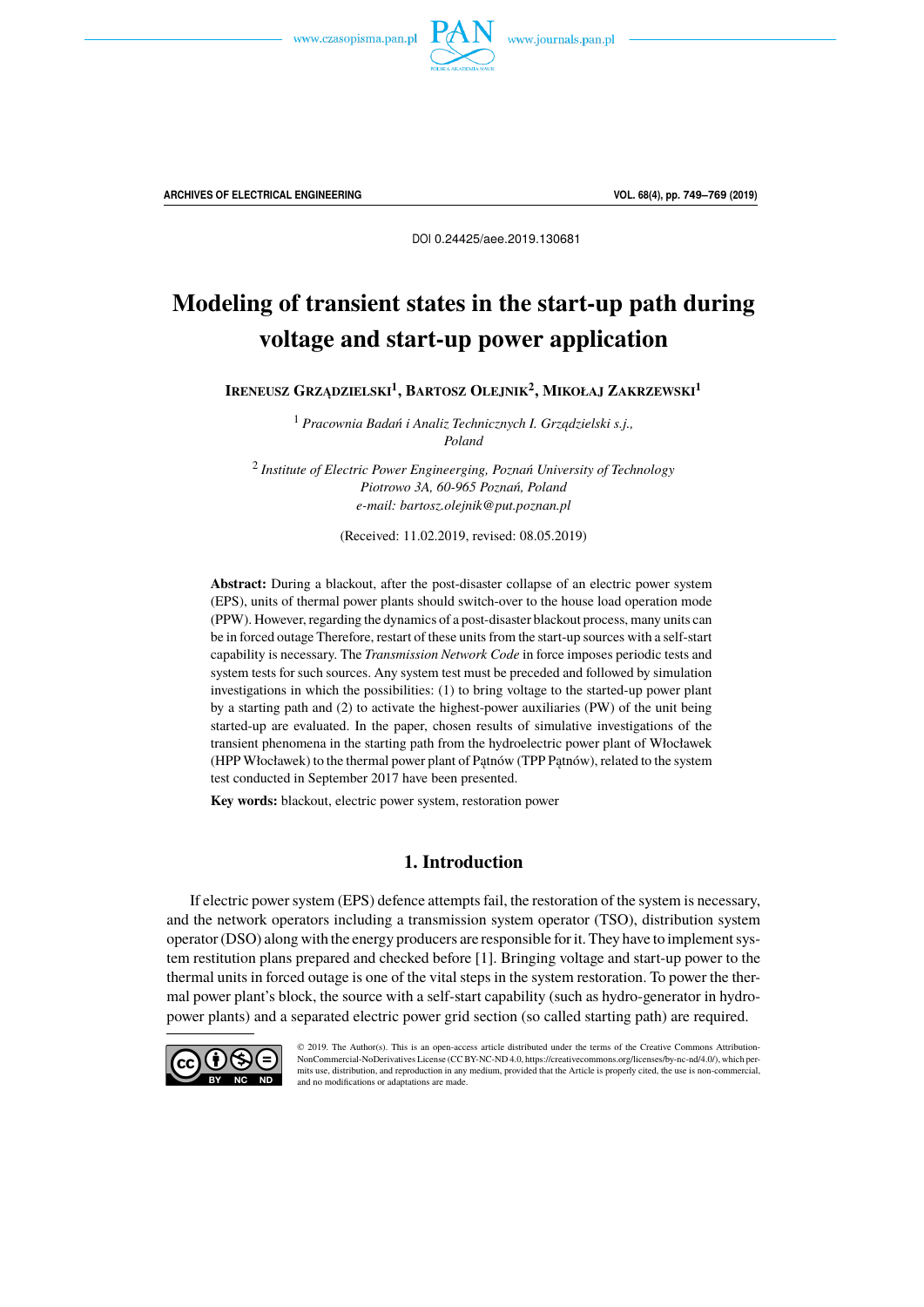

Starting path's development process is related to the electric power devices operating conditions which are far from the normal ones. Therefore, the verification of correctness of the starting path's operation is necessary and accomplished by the cyclic system tests arranged by the TSO according to the Transmission Network Code [2]. Computer simulation is a very helpful solution for the starting path's operation evaluation while bringing voltage and start-up power to a started unit. Due to the suitable computer programs and detailed data on the power system components, the true physical phenomena accompanying the test of bringing voltage and start-up power to the thermal power unit can be mapped with high accuracy. Thus, the would-be emergency conditions that can occur during starting path development can be analyzed before implementing the system test procedure. Also, the scenarios posing a threat to the power machine and devices can be simulated using a computer model with no risk of damage to the expensive devices.

The PSCAD v.4.2.1 program (referred to as PSCAD) developed by Manitoba HVDC Research Centre [3] is a program that enables such a type of simulative analysis of steady state conditions as well as electromagnetic and electro-mechanical conditions. In the paper, chosen results of simulative investigations carried out when preparing the system test of bringing voltage and startup power from the hydroelectric power plant of Włocławek (HPP Włocławek) to Unit 2 in the thermal power plant of Patnów (TPP Patnów) as well as the verification of the elaborated model referring to the results from the true system test have been presented [4–7].

## **2. Model of starting path from HPP Włocławek to TPP Patnów**

A true scheme of starting path from HPP Włocławek to TPP Patnów has been presented in [4]. No permission was given to present it in this publication. The list of the modeled starting path components is given in Table 1. In Figs. 1, 2 and 3, some sections of the starting path model developed using PSCAD [7] is shown.

## **2.1. Models of HZ1, HZ2, HZ5 and HZ6 hydro-electric sets**

Hydro-electric sets HZ1 and HZ2 as well as HZ5 and HZ6 are grouped in two duo-blocks 1 and 3. A model of each hydro-electric set consists of: synchronous generators, rotating mass models, static exciters, water turbines and turbine speed governors. The hydro-electric sets are identical. Configuration panels of particular models have been completed referring to the data obtained from HPP Włocławek.

The basic element of the HZ1 hydro-electric set is a synchronous generator (S) and its chosen parameters are shown in Table 2. To map the mechanical phenomena accompanying the rotation of the great masses, a rotating mass model (Multimass (SyncM/c)) has been coupled to the generator model. Each of the modeled generators is equipped with static exciting systems mapped by the model compatible to the standard IEEE ExST1A. It is adequate to the true ones installed in HPP Włocławek.

Water turbines have been mapped using a Hydro Tur1 model which is the model with an inelastic water column and has no compensatory chamber. The turbine model has been completed with the speed governor model Hydro Gov2. It is a PID controller.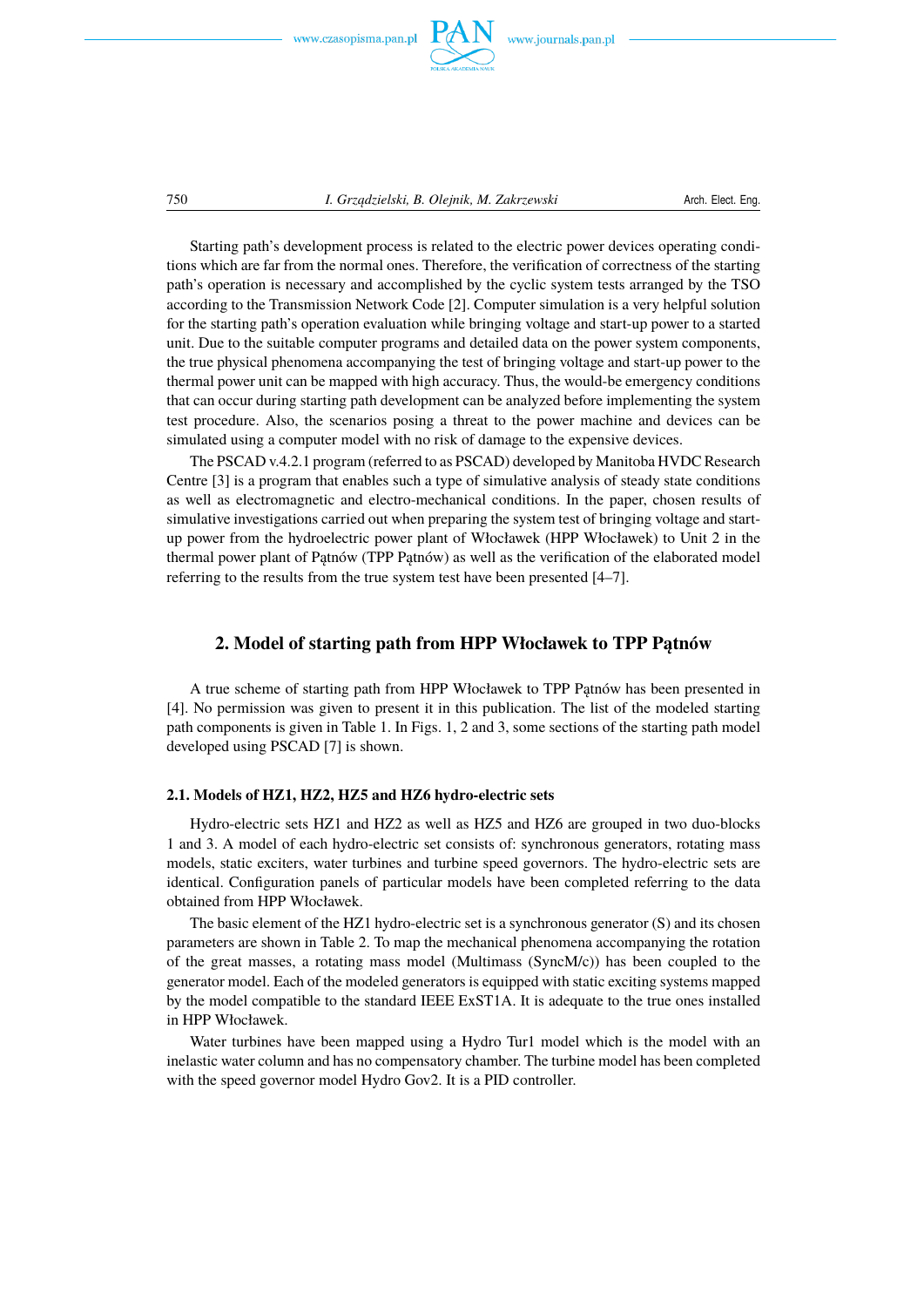



| No.          | <b>Localization</b>  | <b>Elements/Designation</b>                    |                 | <b>Basic parameters</b>                      |
|--------------|----------------------|------------------------------------------------|-----------------|----------------------------------------------|
| $\mathbf{1}$ |                      | Hydrogenerator                                 | HZ1             | 31.8 MW; 10.5 kV                             |
| $\mathbf{2}$ |                      | Hydrogenerator                                 | HZ2             | 31.8 MW; 10.5 kV                             |
| 3            | <b>HPP Włocławek</b> | Hydrogenerator                                 | HZ <sub>5</sub> | 31.8 MW; 10.5 kV                             |
| 4            | (WLC)                | Hydrogenerator                                 | HZ <sub>6</sub> | 31.8 MW; 10.5 kV                             |
| 5            |                      | Unit transformer                               | T1              | 72 MVA; $121 \pm (2 \cdot 2.5\%) / 10.5$ kV  |
| 6            |                      | Unit transformer                               | T <sub>3</sub>  | 72 MVA; $121 \pm (2 \cdot 2.5\%) / 10.5$ kV  |
| $\tau$       | WLC-WLW              | Line                                           | L1a             | 110 kV; 2.5 km                               |
| 8            | WLC-WLW              | Line                                           | L <sub>1c</sub> | 110 kV; 2.5 km                               |
| 9            | WLW-WLA              | Line                                           | L2              | 110 kV; 18 km                                |
| 10           | WLA-AT2              | Autotransformer                                | AT2             | 160 MVA; $230 \pm (101\%) / 120$ kV          |
| 11           | WLA-PAT              | Line                                           | L <sub>3</sub>  | 220 kV; 75.3 km                              |
| 12           |                      | Unit transformer                               | TB <sub>2</sub> | 240 MVA; 250/15.75 kV                        |
| 13           |                      | 3-windings auxiliary<br>transformer            | TZ <sub>2</sub> | 20/10/10 MVA; transformer                    |
| 14           |                      | Flue gas desulfurisation<br>system transformer | <b>TZ20</b>     | 31.5 MVA; $15.75 \pm (8 \cdot 1.25\%) / 6.3$ |
| 15           | TPP Patnów           | Cooling water pump                             | PWCh-2          | 1 MW; 6 kV                                   |
| 16           | (PAT)                | Feed water pump                                | PWZ-2A          | 3.15 MW; 6kV                                 |
| 17           | $-$ unit no 2        | Undergate air fan                              | $WP-2A$         | 0.5 MW; 6 kV                                 |
| 18           |                      | Exhaust fan                                    | $WC-2A$         | 0.7 MW; 6 kV                                 |
| 19           |                      | Flue gas fan                                   | <b>WS</b>       | 5.25 MW; 6 kV                                |
| 20           |                      | Circulating pump                               | PC <sub>1</sub> | 1.45 MW; 6 kV                                |
| 21           |                      | Circulating pump                               | PC <sub>2</sub> | 1.45 MW; 6 kV                                |

Table 1. List of components of the modeled starting path

Table 2. List of basic parameters of generator G1 in HPP Włocławek

| <b>Parameter</b>       | Value          | Parameter                       | Value               |
|------------------------|----------------|---------------------------------|---------------------|
| Name                   | HG1            | L-N voltage $U_T$ [kV]          | 6.062               |
| Type                   | hydrogenerator | Current I [kA]                  | 1.75                |
| Frequency f [Hz]       | 50             | Power factor $\cos \varphi$ [-] | 0.85                |
| Apparent power S [MVA] | 31.8           | Rotation speed n [obr/min]      | 57.7                |
| Active power P [MW]    | 26.7           | Type of exciter                 | ExST <sub>1</sub> A |

Equation describing the mechanical dynamics of the generator is:

$$
\frac{d\omega}{dt} = \frac{1}{J} \cdot (T - T_{\text{MECH}} - D \cdot \omega),\tag{1}
$$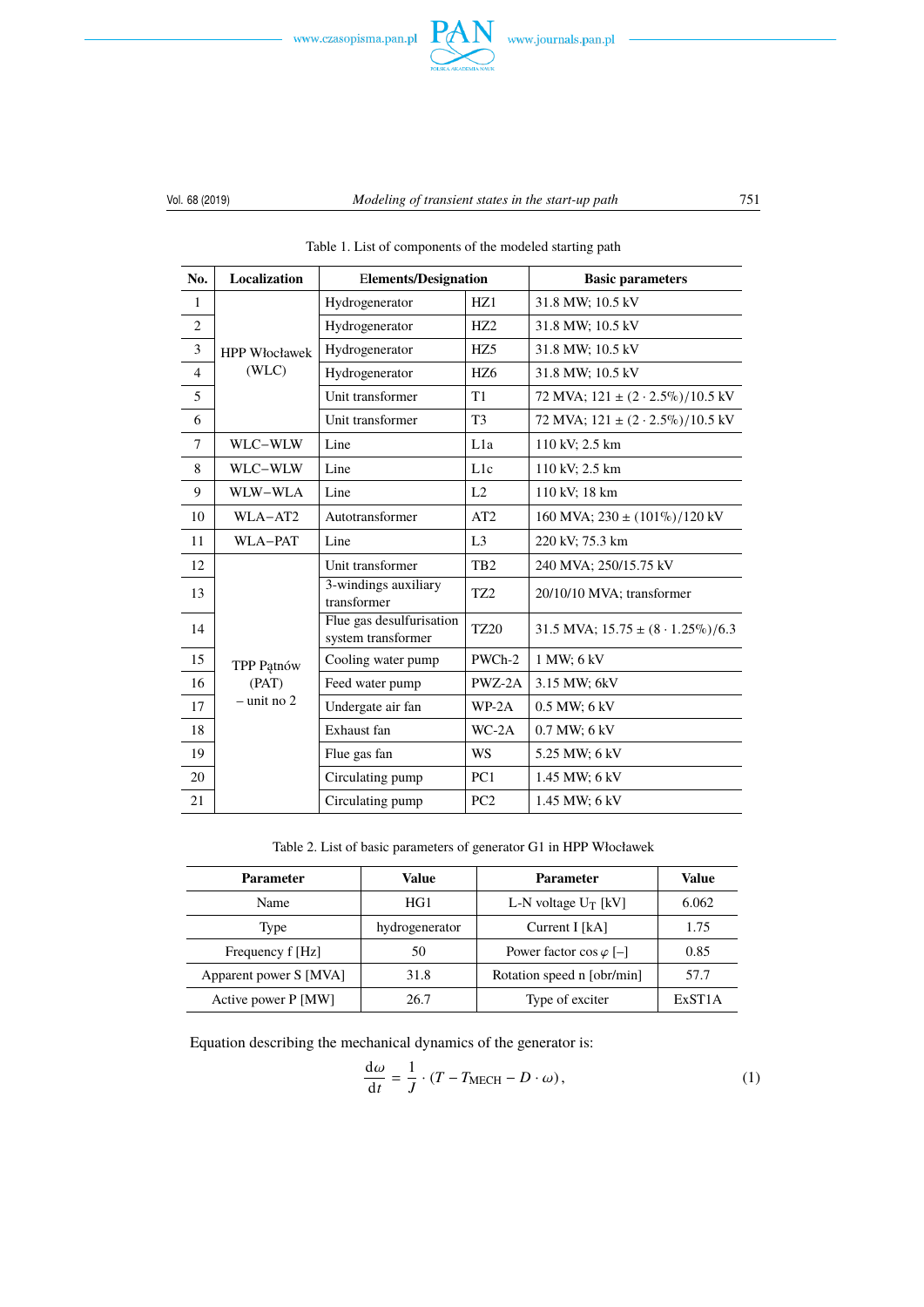



where:  $\omega$  is the rotational speed [rad/s], *t* is the time [s], *J* is the moment of inertia [kg·m<sup>2</sup>],  $T$  is the electrical torque [Nm],  $T_{\text{MECH}}$  is the mechanical torque [Nm],  $D$  is the mechanical damping [Nm·s].

The electrical torque is calculated based on the following equation:

$$
T = \Psi_q \cdot i_{D1} - \Psi_d \cdot i_{Q1},\tag{2}
$$

where:  $\Psi_q$ ,  $\Psi_d$  represent the magnetic flux [Wb], *d* is the Direct-Axis (*d*-axis) winding, *q* is a Quadrature-Axis ( $q$ -axis) windings,  $i_{D1}$ ,  $i_{Q1}$  represent the current of the direct component [A].

#### **2.2. List of models of unit transformers T1 and T3 in HPP Włocławek**

Unit transformers T1 and T3 in HPP Włocławek have been modeled referring to the classic transformer model applied in power system computer-aided design (PSCAD). The configuration data of the models have been completed basied on the data obtained from HPP Włocławek (Table 3). Equation (3) describes the voltage-current relationship for the two, coupled coils in the classic transformer model:

$$
\begin{bmatrix} V_1 \\ V_2 \end{bmatrix} = \begin{bmatrix} L_{11} & L_{12} \\ L_{12} & L_{22} \end{bmatrix} \cdot \frac{d}{dt} \begin{bmatrix} I_1 \\ I_2 \end{bmatrix},
$$
 (3)

where:  $V_1$ ,  $V_2$  represent the voltage [kV] (1 – first winding, 2 – second winding),  $L_{11}$  is the self inductance of winding 1,  $L_{22}$  is the self inductance of winding 2,  $L_{12}$  is the mutual inductance between windings 1 and 2,  $I_1$ ,  $I_2$  is the current [kA]  $(1 - \text{first winding}, 2 - \text{second winding})$ .

Table 3. List of basic parameters of the T1 and T3 unit transformers in HPP Włocławek (Base Power value is 100 MVA

| <b>Parameter</b>                    |         | Value   | <b>Parameter</b>                          |                 | Value           |
|-------------------------------------|---------|---------|-------------------------------------------|-----------------|-----------------|
| Name                                | Τ1      | T3      | Name                                      | T1              | T <sub>3</sub>  |
| Apparent power S [MVA]              | 72      | 72      | Copper losses $\Delta P_C$ [pu]           | 0.004           | 0.004           |
| Frequency f [Hz]                    | 50      | 50      | $2nd$ winding voltage U <sub>G</sub> [kV] | 121             | 121             |
| Type of conntection $[-]$           | YNd11   | YNd11   | $1st$ winding voltage $U_D$ [kV]          | 10.5            | 10.5            |
| Short-circuit volt. $U_x$ [pu]      | 0.1057  | 0.1040  | Tap change on side $[-]$                  | 2 <sub>nd</sub> | 2nd             |
| No load losses $\Delta P_{Fe}$ [pu] | 0.00045 | 0.00036 | Range of the tap changer                  | $\pm (2.5\%)$   | $\pm (2.2.5\%)$ |

In order to solve for the winding currents, the inductance matrix needs to be inverted:

$$
\frac{\mathrm{d}}{\mathrm{d}t} \begin{bmatrix} I_1 \\ I_2 \end{bmatrix} = \frac{1}{\Delta} \cdot \begin{bmatrix} L_{22} & -L_{12} \\ -L_{12} & L_{11} \end{bmatrix} \cdot \begin{bmatrix} V_1 \\ V_2 \end{bmatrix},\tag{4}
$$

where:

$$
\Delta = L_{11} \cdot L_{22} - L_{12}L_{12} = L_{11} \cdot L_{22} - (1 - K_{12}^2),
$$

$$
K_{12} = \frac{L_{12}}{\sqrt{L_{11} \cdot L_{22}}}.
$$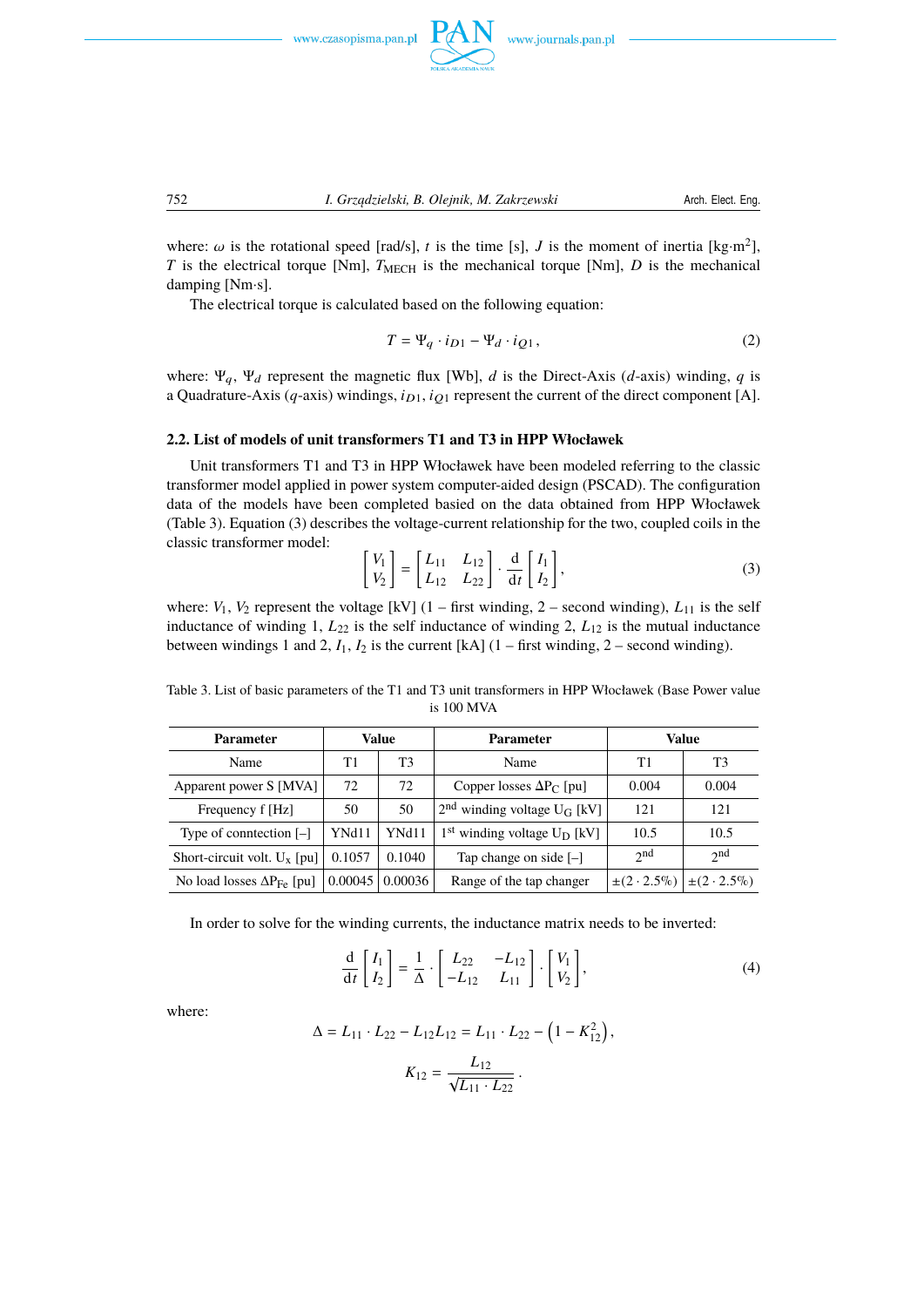





## **2.3. Model of AT2 autotransformer in the Włocławek Azoty substation**

Autotransformer AT2 has been modeled as the transformer in the Y-Y configuration using the classic transformer model. Basic parameters listed in the configuration panel are shown in Table 4. Graphical scheme of the autotransformer AT2 is shown in Fig. 1.

| <b>Parameter</b>                    | Value  | <b>Parameter</b>                          | Value               |
|-------------------------------------|--------|-------------------------------------------|---------------------|
| Name                                | AT2    | Copper losses $\Delta P_C$ [pu]           | 0.0018              |
| Apparent power S [MVA]              | 160    | $2nd$ winding voltage U <sub>G</sub> [kV] | 230                 |
| Frequency f [Hz]                    | 50     | $1st$ winding voltage $U_D$ [kV]          | 120                 |
| Short-circuit volt. $U_x$ [pu]      | 0.0954 | Tap changer on side $[-]$                 | 2 <sub>nd</sub>     |
| No load losses $\Delta P_{Fe}$ [pu] | 0.0002 | Range of the tap changer                  | $\pm(10 \cdot 1\%)$ |

Table 4. List of basic parameters of autotransformer AT2 in substation Włocławek Azoty

## **2.4. Model of unit transformer TB2 and unit auxiliary transformers TZ2 and TZ20** of unit No. 2 in TPP Patnów

Unit transformer TB2 in TPP Patnów has been modeled like the transformers T1 and T3. In turn, the auxiliary services transformers in TPP Patnów, TZ2 and TZ20, have been modeled like the autotransformer AT2. Transformer TZ2 has been modeled as the 3-windings transformer. Data for all transformers in TPP Patnów are listed in Table 5.

| <b>Parameter</b>                     |                 | <b>Value</b>                 |                  |
|--------------------------------------|-----------------|------------------------------|------------------|
| Name                                 | TB <sub>2</sub> | TZ <sub>2</sub>              | TZ <sub>20</sub> |
| Apparent power S [MVA)               | 240             | 20/10/10                     | 31.5             |
| Frequency f [Hz]                     | 50              | 50                           | 50               |
| Type of conntection $[-]$            | Yd11            | YyO/YO                       | YyO              |
| Short-circuit voltage Ux [pu]        | 0.1387          | 0.0768/<br>0.0732/<br>0.1905 | 0.0768           |
| No load losses $\Delta P_{Fe}$ [pu]  | 0.00087         | 0.00098                      | 0.00098          |
| Copper losses $\Delta P_{Cu}$ [pu]   | 0.0034          | 0.0064                       | 0.0064           |
| Secondary winding voltage $U_G$ [kV] | 250             | 15.75                        | 15.75            |
| Primary winding voltage $U_D$ [kV]   | 15.75           | 6.3/6.3                      | 6.3              |
| Tap changer on side $[-]$            |                 | secondary                    | secondary        |
| Range of the tap changer             |                 | $\pm (6 \cdot 1.67\%)$       | $\pm (8.1.25\%)$ |

Table 5. List of basic parameters of unit transformer TB2, auxiliary services transformer TZ2 and exhaust gases desulfurization system transformer TZ20 in TPP Patnów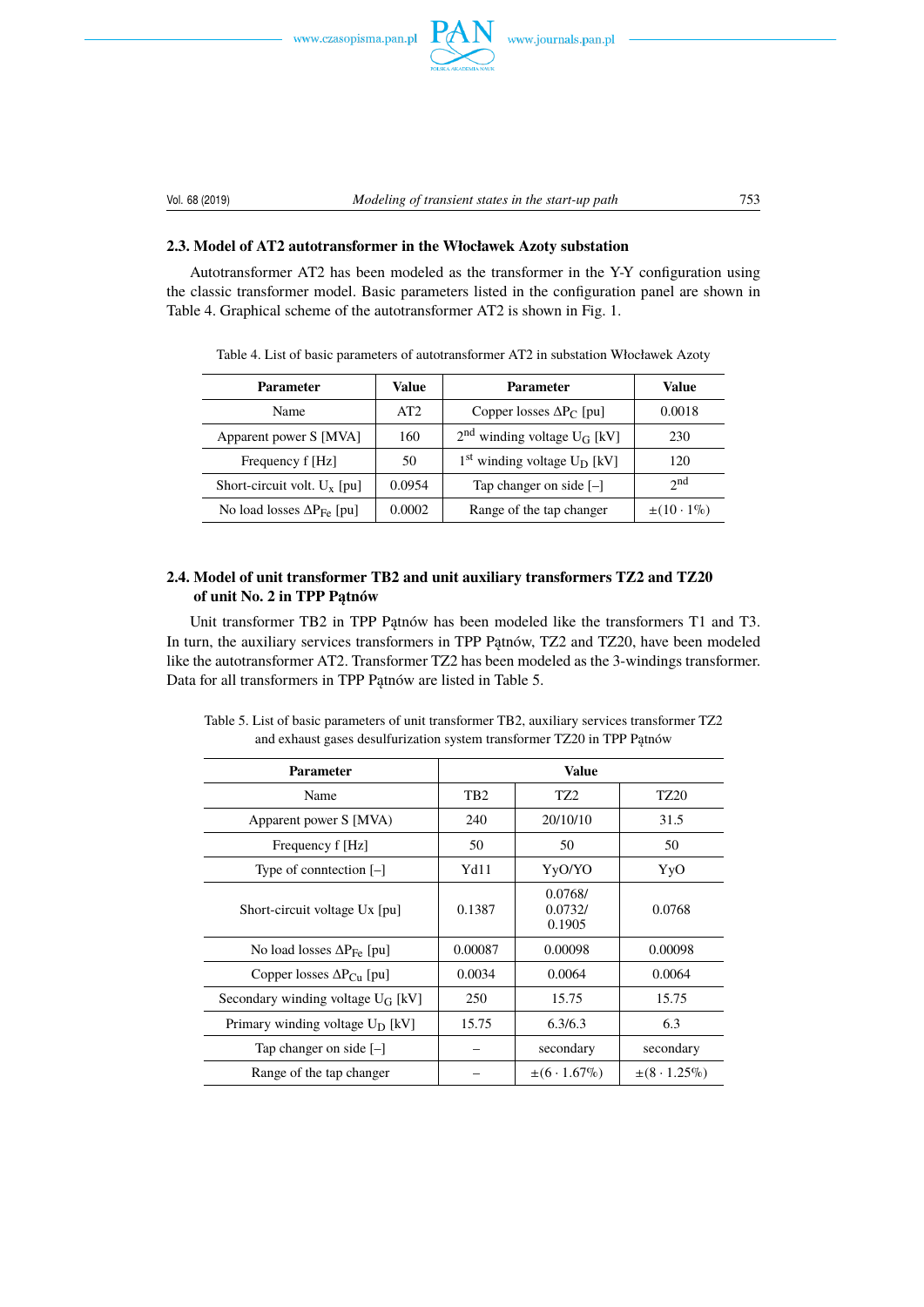

www.journals.pan.pl

754 *I. Grz ˛adzielski, B. Olejnik, M. Zakrzewski* Arch. Elect. Eng.



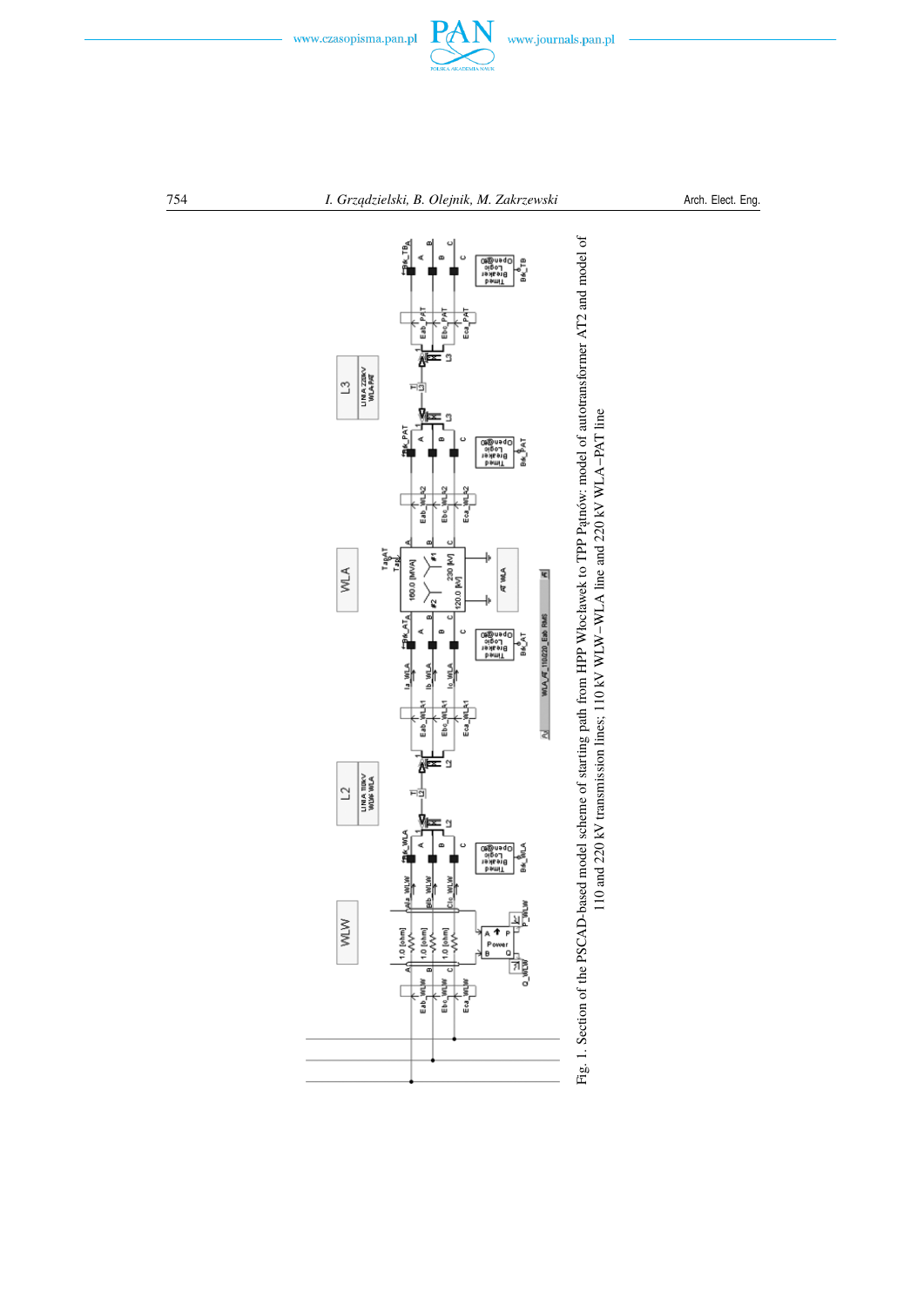





## **2.5. Models of 110 kV and 220 kV electric power lines for a starting path of HPP** Włocławek – Włocławek Wschód – Włocławek Azoty – TPP Patnów

In the modeled starting path, the 110 kV and 220 kV electric power lines have been modeled using Bergeron's distributed model referring to the line's distributed parameters. It is a model in which the lines inductance  $(X)$  and capacitance  $(B)$  are distributed along its length whilst the resistance (R) remains lumped. In Table 6, the distributed data of modeled lines in pu/km and the lengths of lines involved in the starting path are shown. Graphical schemes for lines L2 and L3 are shown in Fig. 1.

| <b>Name</b>    | Line    | U [kV] | $R$ [pu/km] | $X$ [pu/km] | $B$ [pu/km] | $I$ [km] |
|----------------|---------|--------|-------------|-------------|-------------|----------|
| Lla            | HPP-WLW | 110    | 0.001311    | 0.003380    | 0.000334    | 2.50     |
| L1c            | EW-WLW  | 110    | 0.001311    | 0.003380    | 0.000334    | 2.50     |
| L <sub>2</sub> | WLW-WLA | 110    | 0.001027    | 0.003355    | 0.000342    | 18.00    |
| L <sub>3</sub> | WLA-TPP | 220    | 0.000149    | 0.000880    | 0.001437    | 75.30    |

Table 6. List of basic parameters of modeled electric power lines (Base Power value is 100 MVA)

The research used a distributed model due to the fact that transient processes were simulated. The distributed model performs better on them, especially in an electromagnetic field.

## 2.6. Induction motors of unit services' loads (PW) of unit No. 2 in TPP Patnów

The TPP Patnów's auxiliary services, i.e. the exhaust gas desulfurization system (IOS) and the auxiliaries (PW) being the loads for the transmitted start-up power have been presented in the form of the induction motors models with the EMTP Type 40 input data. In such a type, the parameters are introduced referring to the steady state of the motor's mechanical curve. Fundamental data of the started-up motors are given in Table 7.

| <b>Parameter</b>                |        |         |       | Value   |       |             |
|---------------------------------|--------|---------|-------|---------|-------|-------------|
| Name                            | PWZ-2A | PWCh-2  | WC-2A | $WP-2A$ | WS    | PC1 and PC2 |
| Active power P [MW]             | 3.15   |         | 0.7   | 0.5     | 5.25  | 1.45        |
| $L-L$ voltage U [kV]            | 6      | 6       | 6     | 6       | 6     | 6           |
| Current I [kA]                  | 0.353  | 0.127   | 0.088 | 0.059   | 0.598 | 0.198       |
| Frequency f [Hz]                | 50     | 50      | 50    | 50      | 50    | 50          |
| Power factor $\cos \varphi$ [-] | 091    | 0 8 1 5 | 088   | 089     |       |             |

Table 7. List of the fundamental parameters started–up when testing the greatest asynchronous motors

## **2.7. Switches for starting path development, simulation control panel**

To control the simulation, switches have been installed in the entire model to switch-on the individual path components with a preset time delay. In addition, to simplify their setting procedure, a control panel for the time delay setting regulation (i.e. indicating the instant the individual switch is being switched-on) has been developed.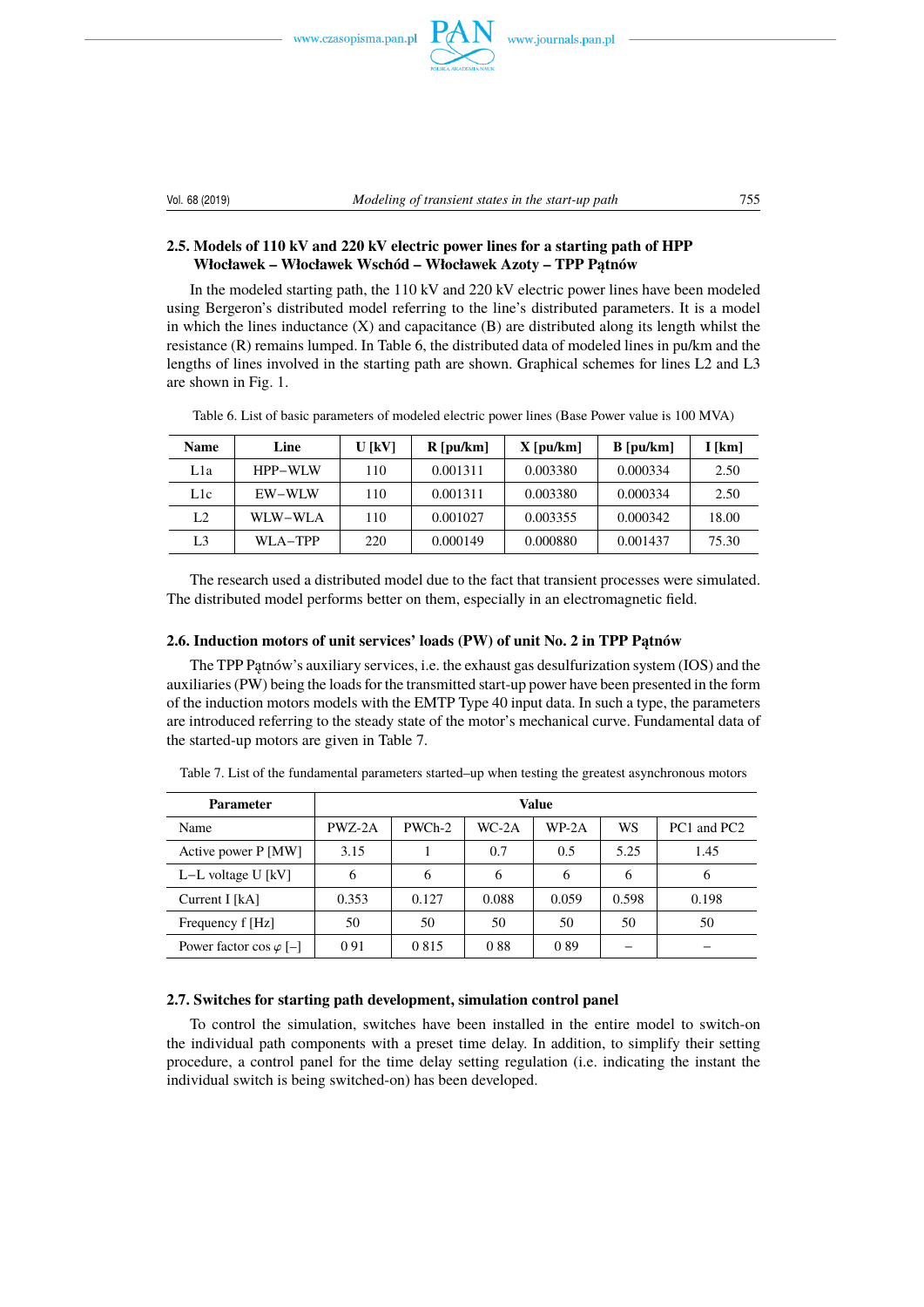



## **3. Scope of simulation-based investigations of operation of starting path from HPP Włocławek to TPP Patnów**

Due to the PSCAD application, the simulation-based investigation of bringing voltage (starting path development) and start-up power from the start-up source to the thermal power plant's activated unit can be precisely carried out. Simultaneously, the instantaneous transient phenomena (electromagnetic and electromechanical ones) such as those accompanying the energizing of the transformers and electric power lines under the no-load conditions as well as switching-on the unit's auxiliaries can be monitored.

#### **3.1. Starting path development process – bringing voltage to TPP Patnów**

The switching sequences, assumed in turn in the simulative investigations on bringing voltage to the  $6 \text{ kV}$  unit auxiliaries' distribution station of unit No. 2 in TPP Patnów, have been reported in Tables 8, 9 and 10 [7]. The successive switching sequences in the model have always been carried out after having attenuated the accompanying electromagnetic and electromechanical phenomena.

The main goal of the first stage of the simulation investigation was to find the voltage levels across the distribution substations and electric power substations (PS) during the starting path construction. The assumed generator voltage was 10 kV. Due to the investigations, the substation's busbar voltage levels during the starting path construction have been determined by choosing the transformation ratio of the transformers taking part in the test; thus, the test was accomplished effectively. Also, the level of the reactive power generation by the lines operating with no-load has been determined (Fig. 2). The calculation results are reported in Table 8.



Fig. 2. Reactive power control range by changing the ratio of AT2 at Włocławek Azoty (Table 8)

Finding the voltage regulation capabilities across the R-6 kV substations of unit auxiliaries of unit No. 2 in TPP Patnów was the main problem. Finally, it has been accomplished by changing the tap changer's position on the auxiliary services transformer, TZ2, and the exhaust gases desulfurization system's transformer, TZ20, obtaining the satisfactory voltage levels. The calculation results are presented in Tables 9 and 10.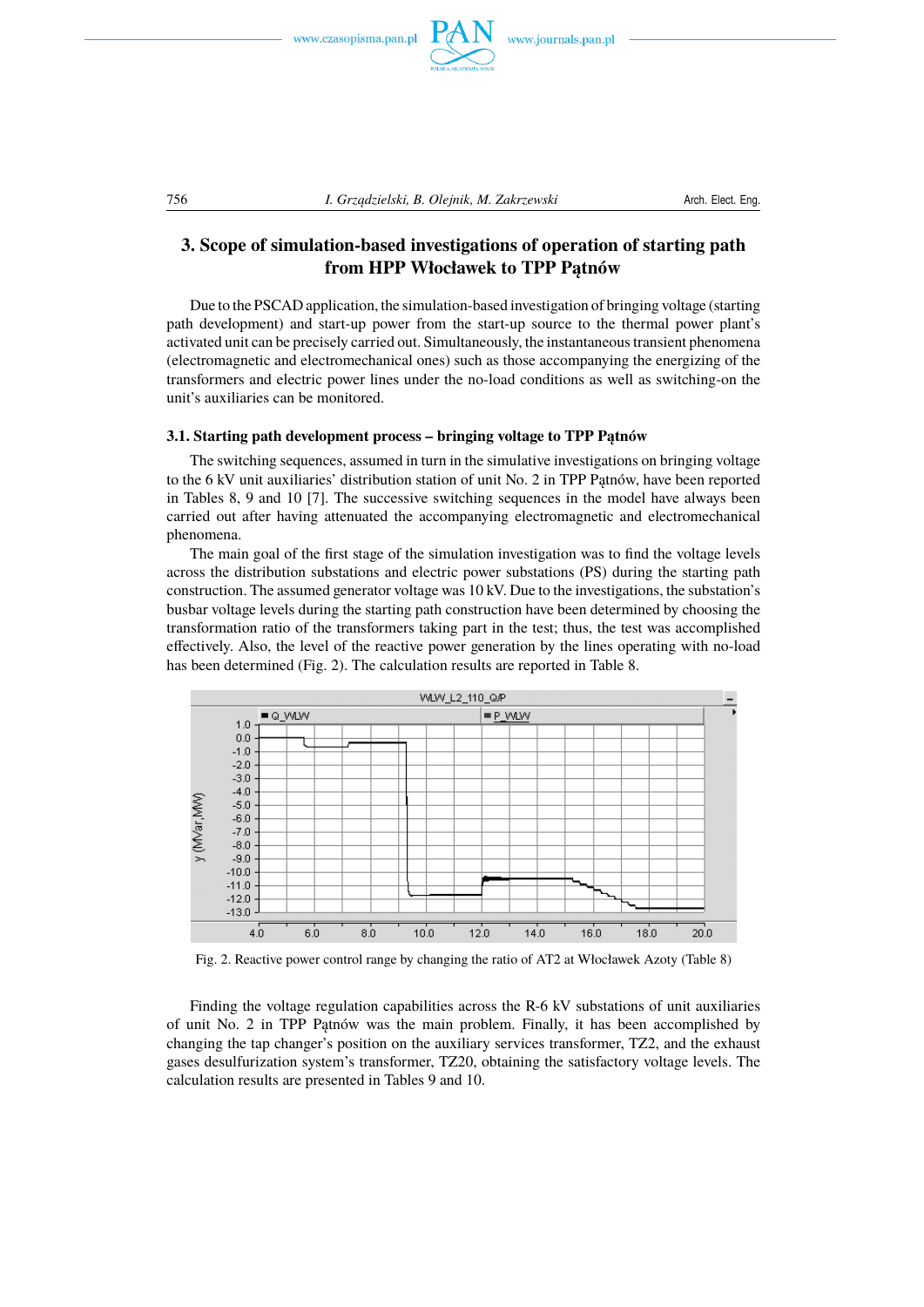



| Table 8. List of simulative |                                         |                     |                     | investigation results for voltage levels and reactive power value regulation by changing the tap changer position of AT2 |       | autotransformer in the Włocławek Azoty substation |          |                            |            |            |                                                                                                                      |                   |                  |
|-----------------------------|-----------------------------------------|---------------------|---------------------|--------------------------------------------------------------------------------------------------------------------------|-------|---------------------------------------------------|----------|----------------------------|------------|------------|----------------------------------------------------------------------------------------------------------------------|-------------------|------------------|
|                             | Operation   switching on<br>The time of |                     | Setting turns ratio |                                                                                                                          |       |                                                   |          |                            |            |            | the value of reactive power flowing through the L2 line LW-WLA<br>Voltage levels registered during simulation tests; |                   |                  |
|                             | simulation<br>in the                    | E <sub>N</sub><br>E | WLA<br>Ę            | TZ20<br>PAT                                                                                                              | 1GA   | EW 110                                            | WIW      |                            | WLA<br>110 | WLA<br>220 | <b>PAT 220</b>                                                                                                       | PAT <sub>15</sub> | PAT <sub>6</sub> |
|                             | S                                       |                     |                     |                                                                                                                          | Ŋ     | Ŋ                                                 | Mvar     | Ŋ                          | Ķ          | K          | Ŋ                                                                                                                    | Ŋ                 | Ŋ                |
| reg $\mathrm{AT2}$          | 16.25                                   |                     | $+5%$               | $+0%$                                                                                                                    |       | 116.52                                            | $-11.63$ | 116.84                     | 117.53     | 238.20     | 238.85                                                                                                               | 15.04             | 5<br>5           |
|                             | 17.00                                   |                     | $+5%$               | $-1.25%$                                                                                                                 |       | 116.50                                            | $-11.59$ | 116.83                     | 117.53     | 238.20     | 238.83                                                                                                               | 15.04             | 6.09             |
|                             | 17.25                                   |                     | $+5%$               | $-2.50%$                                                                                                                 |       | 116.50                                            | $-11.59$ | 116.83                     | 117.53     | 238.20     | 238.83                                                                                                               | 15.04             | 6.17             |
|                             | 17.50                                   |                     | $+5%$               | $-3.75%$                                                                                                                 |       | 116.50                                            | $-11.59$ | 116.83                     | 117.53     | 238.20     | 238.83                                                                                                               | 15.04             | 6.25             |
| reg TZ20                    | 17.75                                   | $+0%$               | $+5%$               | $-5.00%$                                                                                                                 | 10.00 | 116.50                                            | $-11.59$ | 116.83                     | 117.53     | 238.20     | 238.83                                                                                                               | 15.04             | 6.33             |
|                             | 18.00                                   |                     | $+5%$               | $-6.25%$                                                                                                                 |       | 116.50                                            | $-11.59$ | 116.83                     | 117.53     | 238.20     | 238.83                                                                                                               | 15.04             | 6.42             |
|                             | 18.25                                   |                     | $+5%$               | $-7.50%$                                                                                                                 |       | 116.50                                            | $-11.59$ | 116.83                     | 117.53     | 238.20     | 238.83                                                                                                               | 15.04             | 6.50             |
|                             | 18.50                                   |                     | $+5%$               | $-8.75%$                                                                                                                 |       | 116.50                                            | $-11.59$ | 116.83                     | 117.53     | 238.20     | 238.83                                                                                                               | 15.04             | 6.59             |
|                             | 18.75                                   |                     | $+5%$               | $-10.00%$                                                                                                                |       | 116.5                                             |          | $-11.59$   116.83   117.53 |            | 238.2      | 238.83                                                                                                               | 15.04             | 6.68             |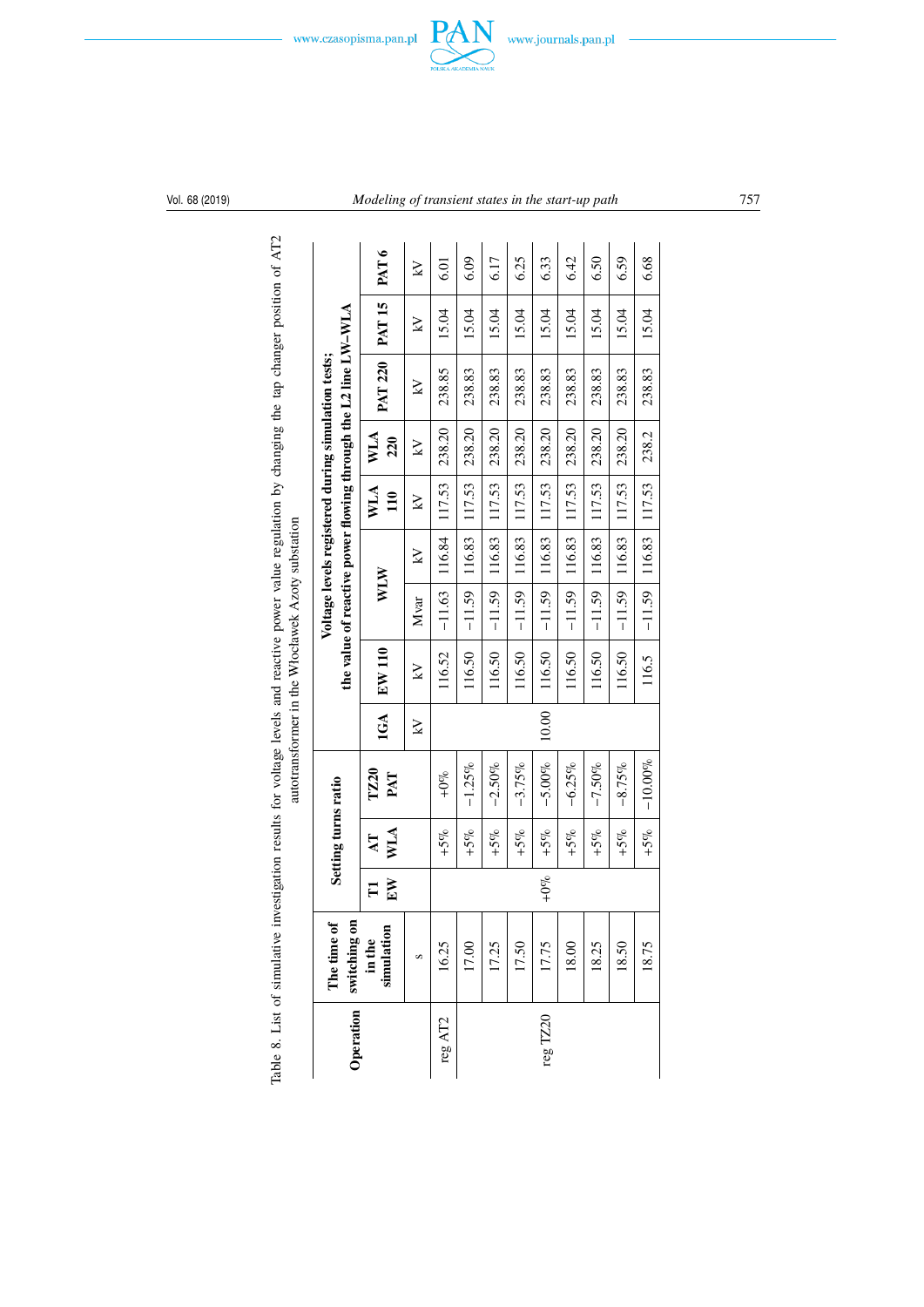



| Operation             | switching on<br>The time of |                     | Setting turns ratio     |                        |      |                |          |       |                          |                          | the value of reactive power flowing through the L2 line LW-WLA<br>Voltage levels registered during simulation tests; |                          |                          |
|-----------------------|-----------------------------|---------------------|-------------------------|------------------------|------|----------------|----------|-------|--------------------------|--------------------------|----------------------------------------------------------------------------------------------------------------------|--------------------------|--------------------------|
|                       | simulation<br>in the        | HPP<br>$\mathbf{H}$ | <b>WLA</b><br><b>AT</b> | TZ <sub>2</sub><br>PAT | EGI  | <b>HPP 110</b> | WLW      |       | <b>WLA</b><br>110        | WLA<br>220               | <b>PAT 220</b>                                                                                                       | <b>PAT 15</b>            | PAT <sub>6</sub>         |
|                       | $\pmb{\circ}$               |                     |                         |                        | ΚĀ   | K              | Mvar     | Ķ     | Mvar                     | Ķ                        | Ķ                                                                                                                    | Ķ                        | K                        |
|                       |                             |                     |                         |                        |      | 115.4          | ı        |       | ı                        | I                        | ı                                                                                                                    | ı                        | I                        |
| turn on Lla           | 4.00                        |                     |                         |                        |      | 115.5          | 0.0      | 115.5 | $\overline{\phantom{a}}$ | $\overline{\phantom{a}}$ | $\overline{\phantom{a}}$                                                                                             | $\overline{\phantom{a}}$ | $\overline{\phantom{a}}$ |
| turn on $L2$          | 5.60                        |                     |                         |                        |      | 115.5          | $-0.7$   | 115.6 | 115.6                    | 1                        | 1                                                                                                                    | 1                        | I                        |
| turn on AT2           | 7.20                        |                     | $0\%$                   |                        |      | 115.5          | $-0.4$   | 115.5 | 115.5                    | 221.4                    | I                                                                                                                    | I                        | I                        |
| turn on L3            | 8.50                        |                     | $+0%$                   |                        |      | 116.6          | $-11.8$  | 116.9 | 117.6                    | 227.0                    | $\infty$<br>227                                                                                                      | Т                        | $\overline{\phantom{a}}$ |
| turn on               |                             |                     |                         |                        |      |                |          |       |                          |                          |                                                                                                                      |                          |                          |
| TB2, P2A,<br>P28, P20 | 12.00                       | 0%                  |                         | $0\%$                  | 10.0 | 116.4          | $-107.0$ | 1167  | 1174                     | 226.4                    | 227.1                                                                                                                | 14.3                     | I                        |
|                       | 15.25                       | $+0%$               | $+1\%$                  | $+0%$                  | 10.0 | 116.5          | $-10.8$  | 116.7 | 117.4                    | 228.7                    | 229.4                                                                                                                | 14.4                     | 5.8                      |
|                       | 15.50                       |                     | $+2%$                   |                        |      | 116.5          | $-10.8$  | 116.7 | 117.4                    | 231.1                    | 231.7                                                                                                                | 14.6                     | 5.8                      |
|                       | 15.75                       |                     | $+3%$                   |                        |      | 116.5          | $-11.2$  | 116.8 | 117.5                    | 233.4                    | 234.1                                                                                                                | 14.7                     | 5.9                      |
|                       | 16.00                       |                     | $+4%$                   |                        |      | 116.5          | $-11.4$  | 116.8 | 117.5                    | 235.8                    | 236.5                                                                                                                | 14.9                     | 6.0                      |
| reg $\mathrm{AT2}$    | 16.25                       |                     | $+5%$                   |                        |      | 116.5          | $-11.6$  | 116.8 | 117.5                    | 238.2                    | 238.9                                                                                                                | 15.0                     | 6.0                      |
|                       | 16.50                       |                     | $+6%$                   |                        |      | 116.5          | $-11.9$  | 116.9 | 117.6                    | 240.6                    | 241.2                                                                                                                | 15.2                     | $\overline{61}$          |
|                       | 16.75                       |                     | $+7%$                   |                        |      | 116.6          | $-12.1$  | 116.9 | 117.6                    | 242.9                    | 243.6                                                                                                                | 15.3                     | $\overline{61}$          |
|                       | 17.00                       |                     | $+8%$                   |                        |      | 116.6          | $-12.3$  | 116.9 | 117.7                    | 245.3                    | 246.0                                                                                                                | 15.5                     | 6.2                      |
|                       | 17.25                       |                     | $+9%$                   |                        |      | 116.6          | $-12.5$  | 116.9 | 117.7                    | 247.7                    | 248.4                                                                                                                | 15.6                     | 6.3                      |
|                       | 17.50                       |                     | $+10%$                  |                        |      | 116.6          | $-12.8$  | 117.0 | 117.7                    | 250.1                    | 250.8                                                                                                                | 15.8                     | 6.3                      |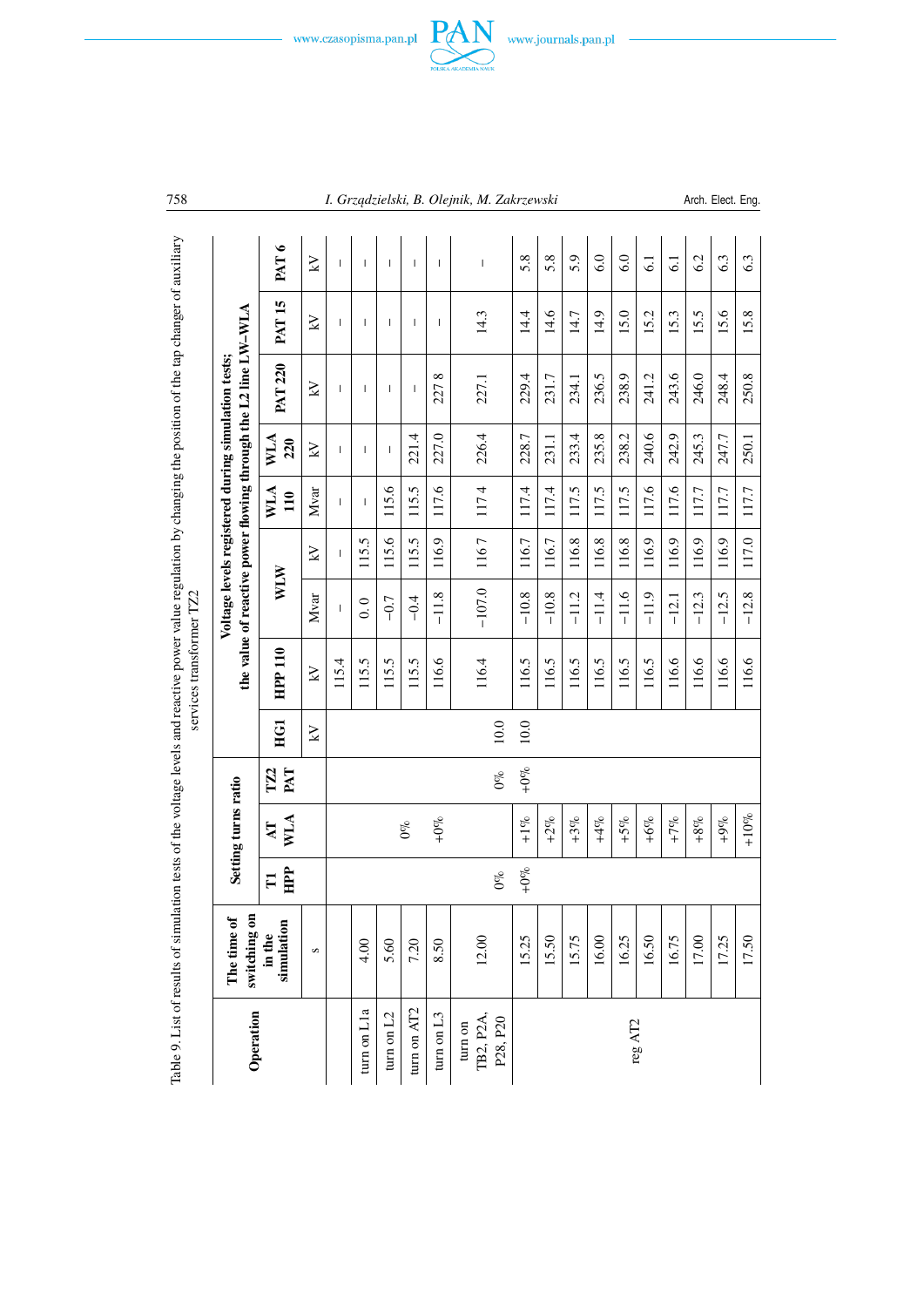



| Operation   switching | $\overline{\mathbf{e}}$<br>ಕ<br>The time |                  | Setting turns ratio |             |      |                   |          |        |                   |            | the value of reactive power flowing through the L2 line LW-WLA<br>Voltage levels registered during simulation tests; |                |        |
|-----------------------|------------------------------------------|------------------|---------------------|-------------|------|-------------------|----------|--------|-------------------|------------|----------------------------------------------------------------------------------------------------------------------|----------------|--------|
|                       | simulation<br>in the                     | $_{\rm EW}$<br>E | WLA<br>Ę            | TZ20<br>PAT |      | <b>IGA EW 110</b> | WLW      |        | WLA<br>110        | WLA<br>220 | <b>PAT 220</b>                                                                                                       | $ $ PAT 15 $ $ | PAT6   |
|                       | S                                        |                  |                     |             | Ņ    | $\geq$            | Mvar     | $\geq$ | Mvar              | $\geq$     | $\geq$                                                                                                               | $\geq$         | $\geq$ |
| reg $\mathrm{AT2}$    | 16.25                                    |                  | $+5%$               | $+0%$       |      | 116.52            | $-11.63$ | 116.84 | 117.53            | 238.2      | 238.85                                                                                                               | 15.04          | 5.01   |
|                       | 17.00                                    |                  | $+5%$               | $-1.67%$    |      | 116.5             | $-11.59$ | 116.83 | 117.53            | 238.2      | 238.83                                                                                                               | 15.04          | 6.12   |
|                       | 17.25                                    | $+0\%$           | $+5%$               | $-3.33%$    | 10.0 | 116.5             | $-11.59$ | 116.83 | 117.53            | 238.2      | 238.83                                                                                                               | 15.04          | 6.22   |
| reg TZ2               | 17.50                                    |                  | $+5%$               | $-5.00%$    |      | 116.5             | $-11.59$ | 116.83 | 117.53            | 238.2      | 238.83                                                                                                               | 15.04          | 6.33   |
|                       | 17.75                                    |                  | $+5%$               | $-6.67%$    |      | 116.5             | $-11.59$ |        | 116.83 117.53     | 238.2      | 238.83                                                                                                               | 15.04          | 6.44   |
|                       | 18.00                                    |                  | $+5%$               | $-8.33%$    |      | 116.5             | $-11.59$ |        | $116.83$   117.53 | 238.2      | 238.83                                                                                                               | 15.04          | 6.56   |
|                       | 18.25                                    |                  | $+5%$               | $-10.00%$   |      | 116.5             | $-11.59$ | 116.83 | 117.53            | 238.2      | 238.83                                                                                                               | 15.04          | 6.68   |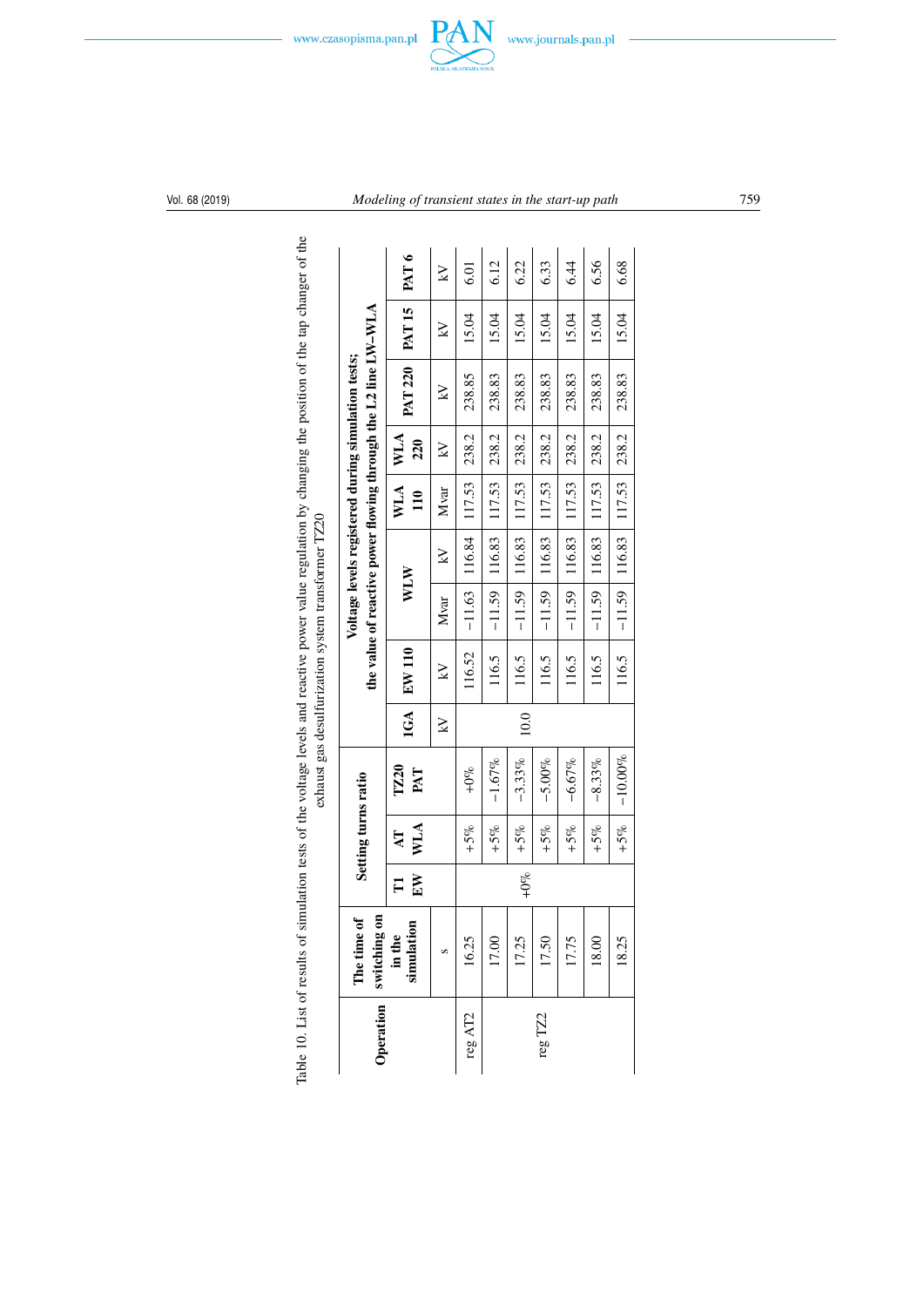



Referring to the described investigations on the starting path development from HPPWłocłwek to TPP Patnów, the following has been done:

- Retaining of a reduced generator voltage of 10 kV by the group regulator has been recommended; with the recommended 10 kV of the generators in HPP Włocławek, the construction of the tested starting path will be safe.
- Insufficient possibilities of voltage regulation of the AT2 autotransformer in the Włocławek Azoty substation has been stated. To obtain 6.3 kV across the bus of the R6 kV substation, the tap changer must be set in the extreme position at which the upper side voltage attains a dangerously high level of 250 kV. Therefore, an additional voltage regulation on the auxiliary services transformer as well as on the exhaust gas desulfurization system transformer in TPP Patnów will be necessary during the test.
- Constant transformation ratio of the unit transformer TB2 in unit No. 2, TPP Patnów (250/15, 75 kV) results in the need for increasing the voltage in R-220 kV substation of Patnów up to 240 kV. The voltage regulation in the 220 kV network has been carried out by changing the position of the tap changer of AT2 in the Włocławek Azoty substation. The optimum initial transformation ratio of the autotransformer has been found: the tap changer in position No. 6. To obtain the desired voltages across the R6 kV bus of the exhaust gas desulfurization system substation P20 and R-6 kV auxiliary service substations P2A and P2B, the regulation on the transformers TZ20 (position of the tap changer 9–15) and TZ2 (positon of the tap changer 7–12) should be provided.

#### **3.2. Process of bringing voltage from HPP Włocławek to TPP Patnów**

The goal of the second stage of the simulation investigations was to check the capabilities to start-up the devices of the exhaust gas desulfurization system (IOS) and the unit auxiliaries (PW) of unit No. 2 in TPP Patnów when energized from HPP Włocławek, including determination of the voltage surges and frequency during the start-ups of the biggest devices over 500 kW. In the scope of the test, the following was started-up:

- IOS devices (P20 substation):
	- First IOS circulation pump (PC1) of rated power  $P_n = 1450$  kW,
	- second IOS circulation pump (PC2) of rated power  $P_n = 1450$  kW,
	- IOS support fan (WS) of rated power  $P_n = 5250$  kW,
- PW devices (substations P2A and P2B):
	- Cooling water pump (PWCh-2) of rated power  $P_n = 1000$  kW,
	- Exhaust gas fan (WC-2A) of rated power  $P_n = 700$  kW,
	- Air fan (WP-2A) of rated power  $P_n = 500$  kW,
	- Feeding water pump (PWZ-2A) of rated power  $P_n = 3150$  kW.

In Figs. 3, 4 and 5, examples of the voltage, frequency and power curves obtained in the simulation tests are presented. The switching sequences according to Table 11 have been followed.

The accomplished simulation tests of starting-up the high power ( $P_n \ge 500$  kW) IOS and PW devices of electric power unit No. 2 in TPP Patnów authorized the statement that the startup of the mentioned devices should not imply any problems for the hydro-electric sets HZ1 and HZ2 as well HZ5 and HZ6 operating in parallel in HPP Włocławek. The watched changes in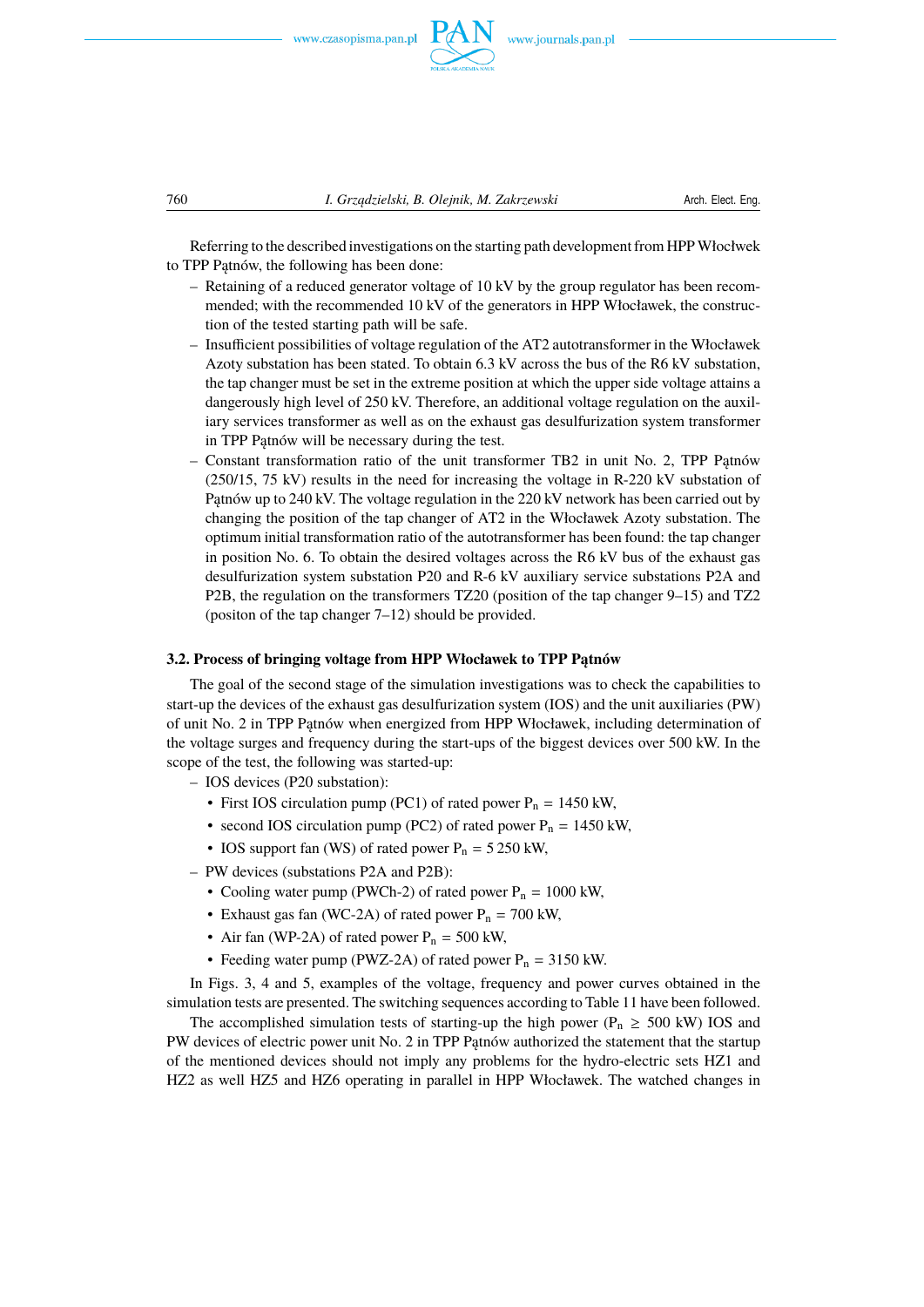



Fig. 3. Changes in frequency on R-10 kV substation bus of hydro-electric set HZ1 in EW Włocławek when bringing start-up power from HPP Włocławek to TPP Patnów and start-up of IOS and PW devices of electric power unit No. 2 in TPP Patnów



Fig. 4. Changes in active power value (lower plot) and reactive power (upper plot) on R-10 kV substation bus of hydro-electric set HZ1 in HPP Włocławek when starting-up the IOS and PW devices of electric power unit No. 2 in TPP Patnów

the voltage as well as frequency across the bus of the substation R-10 in HPP Włocławek have been properly regulated by the voltage and rotational speed governors of the hydro-electric sets working for the starting path. The greatest voltage dip appearing during the tests did not exceed 1 kV. Therefore, the conclusion can be drawn that, for the set starting path parameters, there is no risk for motor stalling. In turn, the changes in frequency appearing when the starting path elements are being switched on, fall into the range from 49.4 Hz to 50.6 Hz. The simulation tests have shown that the system test of the start-up of unit No. 2 in TPP Patnów, including both the bringing voltage and the start-up of the IOS and PW devices can, probably, be run in the problem-free way.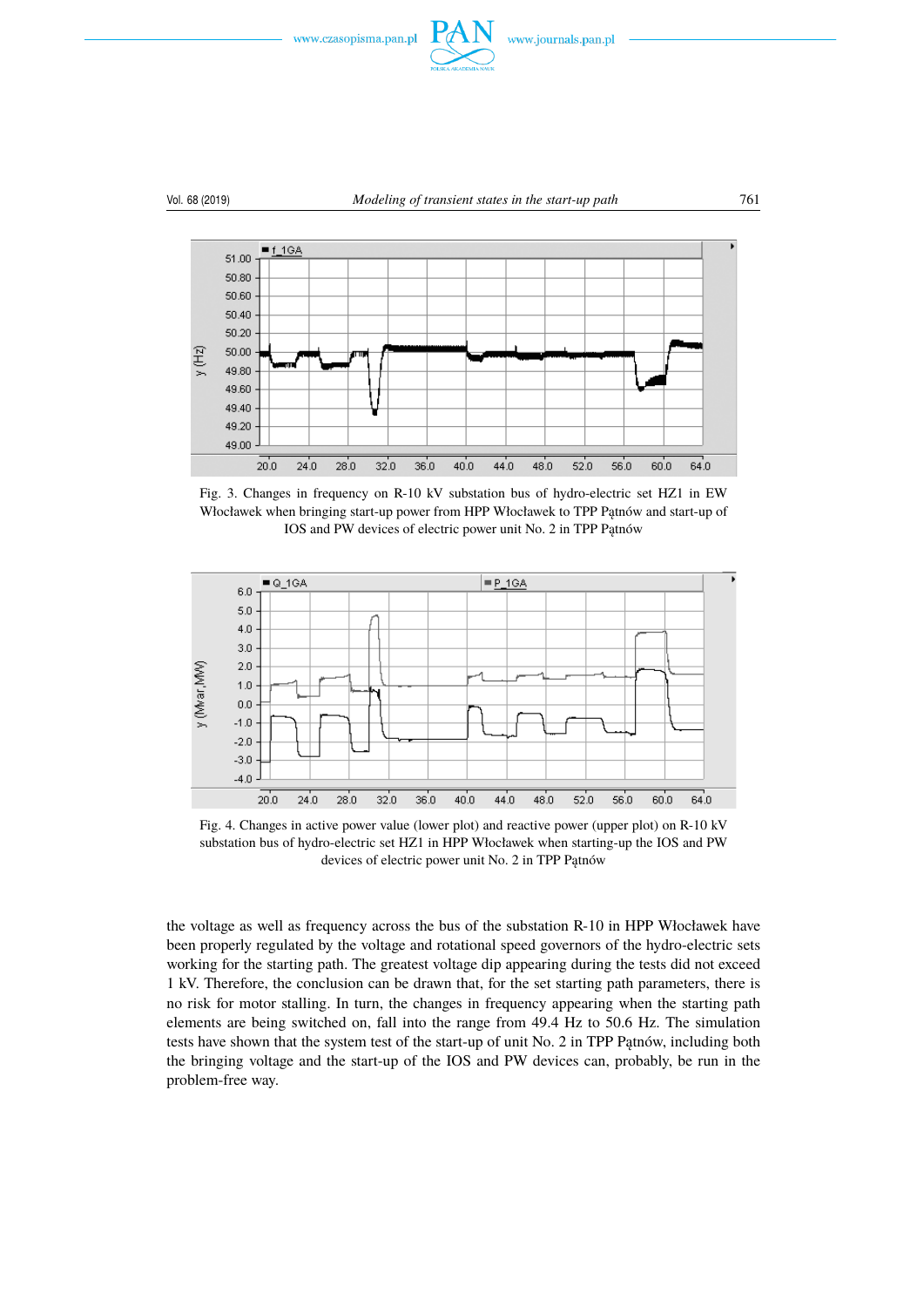





Fig. 5. Changes in phase-to-phase voltage (RMS values) on R-10 kV substation bus of hydroelectric set HZ1 in HPP Włocławek when starting-up the IOS and PW devices of electric power unit No. 2 in TPP Pątnów

| Table 11. List of switching sequences when starting-up the IOS and PW devices of electric power unit No. 2 |  |
|------------------------------------------------------------------------------------------------------------|--|
| in TPP Patnów                                                                                              |  |

| No.            | The time of<br>switching on<br>in the<br>simulation [s] | Switching part of the start-up path                                                                                                                   |
|----------------|---------------------------------------------------------|-------------------------------------------------------------------------------------------------------------------------------------------------------|
| 1              | To 15.0                                                 | The switching sequences are the same as in Table No. 8                                                                                                |
| $\overline{2}$ | $15.25 - 16.5$                                          | Voltage regulation in the start-up path using an autotransformer AT2 in WLA<br>station, changing the position of the tap-changer from No. 11 to No. 6 |
| 3              | $17.0 - 18.5$                                           | Voltage regulation in the start-up path using the transformer TZ20,<br>changing the position of the tap changer from No. 9 to No. 16                  |
| $\overline{4}$ | 20.0                                                    | Switching of the first circulating pump with rated power $P_n = 1450$ kW                                                                              |
| 5              | 25.0                                                    | Switching of the second circulating pump with rated power $P_n = 1450$ kW,<br>changing position of the tap changer of TZ20 from No. 16 to No. 17      |
| 6              | 30.0                                                    | Switching of the exhaust fan with rated power $P_n = 5250$ kW,<br>changing position of the tap changer of TZ20 from No. 17 to No. 15                  |
| $\tau$         | 35.0                                                    | Switching of P2A and P2B switching stations,<br>changing position of the tap changer of TZ2 from No. 7 to No. 12                                      |
| 8              | 40.0                                                    | Switching of the cooling water pump PWCh-2 with rated power $P_n = 1000$ kW                                                                           |
| 9              | 45.0                                                    | Switching of the draft fan WC-2A with rated power $P_n = 700$ kW                                                                                      |
| 10             | 50.0                                                    | Switching of the blow fan WP-2C with rated power $P_n = 500$ kW                                                                                       |
| 11             | 57.0                                                    | Switching of the feed water pump PWZ-2A with rated power $P_n = 3150$ kW                                                                              |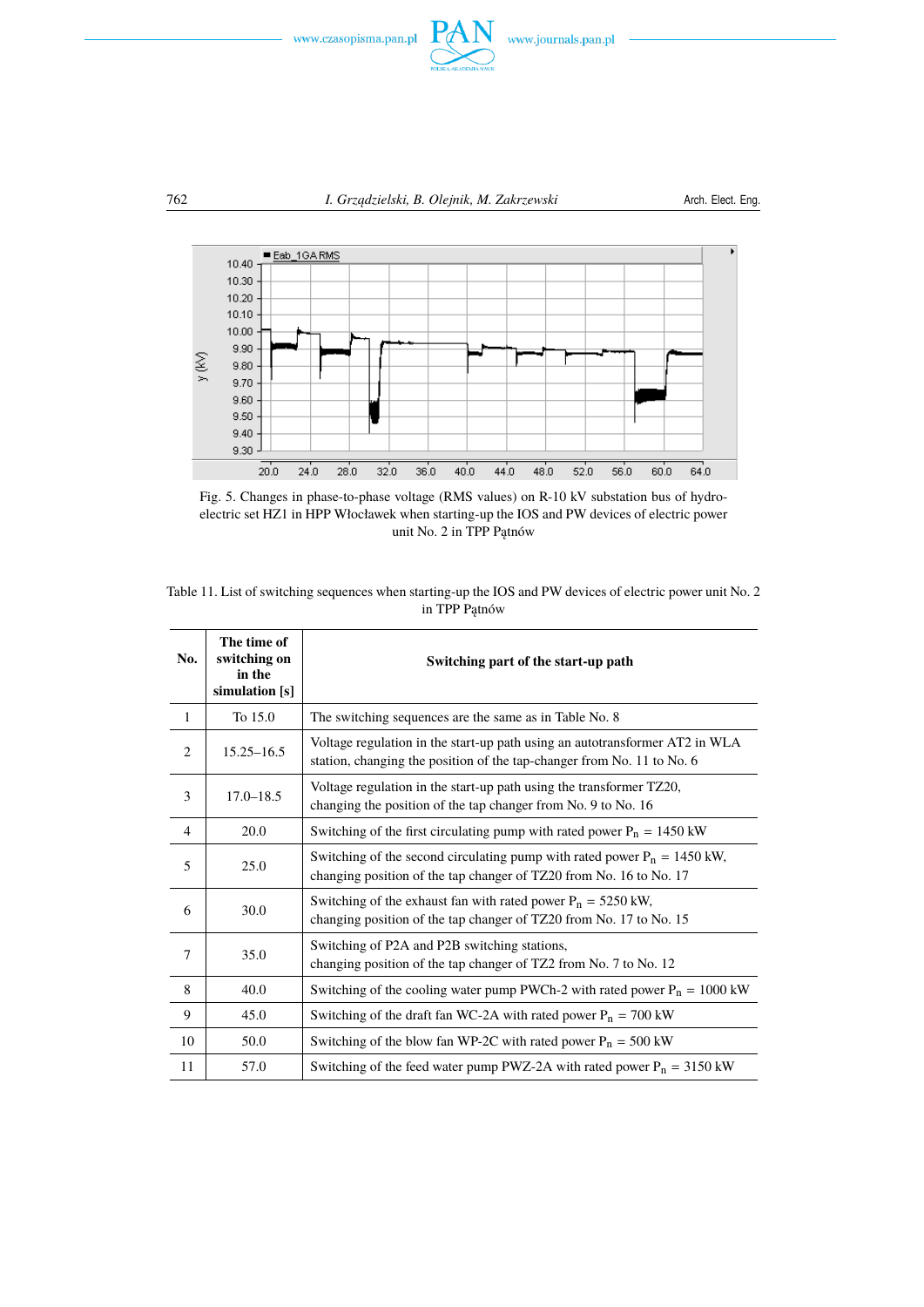www.czasopisma.pan.pl



## **4. Computer model verification: true power system test results versus computer simulation results**

Regarding conclusions from the described simulation investigation, a program/procedure of the system test including bringing voltage and start-up power from HPP Włocławek to unit No. 2 in TPP Patnów has been developed. According to the program, a true system test has been carried out and the characteristic waveforms have been recorded. Due to the obtained real measurements, the verification of the computer model became possible.

## **4.1. Verification of process of bringing voltage from HPP Włocławek to TPP Pątnów**

The parameters and switching sequences in the simulation adequate to the true phenomena have been set. In Table 12, the instants of the individual events appearing in the true system test

| No.            | The time of event              |                     |                                          | The time of meter              |                     | <b>Tap changer</b>              |                         |                                 |                                     |
|----------------|--------------------------------|---------------------|------------------------------------------|--------------------------------|---------------------|---------------------------------|-------------------------|---------------------------------|-------------------------------------|
|                | <b>Real test</b><br>[hh:mm:ss] | Simula-<br>tion [s] | Event                                    | <b>Real test</b><br>[hh:mm:ss] | Simula-<br>tion [s] | T1 and<br>$T3$ in<br><b>HPP</b> | AT2<br>in<br><b>WLA</b> | <b>TZ20</b><br>in<br><b>PAT</b> | TZ <sub>2</sub><br>in<br><b>PAT</b> |
| $\mathbf{1}$   |                                | 4.00                | giving voltage to WLW                    | 09:52:40                       | 5.5                 |                                 |                         |                                 |                                     |
| $\overline{c}$ | 09:52:55                       | 5.60                | turn on line $110 \text{ kV}$<br>WLW-WLA | 09:55:30                       | 7.1                 |                                 |                         |                                 |                                     |
| 3              | 09:56:10                       | 7.20                | turn on AT2                              | 09:58:40                       | 8.4                 |                                 | $0\%$                   |                                 |                                     |
| $\overline{4}$ | 09:58:55                       | 8.50                | turn on line $220 \text{ kV}$<br>WLA-PAT | 10:02:30                       | 11.9                |                                 |                         |                                 |                                     |
| 5              | 10:02:50                       | 12.00               | turn on TB2                              | 10:04:10                       | 14.9                |                                 |                         | $0\%$                           |                                     |
| 6              | 10:02:50                       | 15.00               | turn on P20                              | 10:04:10                       | 15.2                |                                 |                         |                                 |                                     |
| $\tau$         | 10:04:20                       | 15.25               | regulation AT2 $11 \rightarrow 10$       | 10:04:50                       | 15.4                |                                 | $+1\%$                  |                                 |                                     |
| 8              | 10:05:00                       | 15.50               | regulation AT2 $10\rightarrow 9$         | 10:05:30                       | 15.7                |                                 | $+2%$                   |                                 |                                     |
| 9              | 10:05:40                       | 15.75               | regulation AT2 $9\rightarrow 8$          | 10:06:00                       | 15.9                | $0\%$                           | $+3%$                   |                                 | $0\%$                               |
| 10             | 10:06:10                       | 16.00               | regulation AT2 $8\rightarrow 7$          | 10:07:20                       | 16.2                |                                 | $+4%$                   |                                 |                                     |
| 11             | 10:07:30                       | 16.25               | regulation AT2 $7\rightarrow 6$          | 10:08:30                       | 16.4                |                                 | $+5%$                   |                                 |                                     |
| 12             |                                | 16.50               | end of regulation AT2                    | 10:10:00                       | 16.9                |                                 | $+5%$                   |                                 |                                     |
| 13             | 10:12:20                       | 17.00               | regulation TZ20 $9 \rightarrow 10$       | 10:12:30                       | 17.2                |                                 | $+5%$                   | $-1.25%$                        |                                     |
| 14             | 10:12:40                       | 17.25               | regulation TZ20 $10 \rightarrow 11$      | 10:12:50                       | 17.4                |                                 | $+5%$                   | $-2.50%$                        |                                     |
| 15             | 10:13:00                       | 17.50               | regulation TZ20 $11 \rightarrow 12$      | 10:13:10                       | 17.7                |                                 | $+5%$                   | $-3.75%$                        |                                     |
| 16             | 10:13:15                       | 17.75               | regulation TZ20 $12 \rightarrow 13$      | 10:13:25                       | 17.9                |                                 | $+5%$                   | $-5.00\%$                       |                                     |
| 17             | 10:13:30                       | 18.00               | regulation TZ20 $13 \rightarrow 14$      | 10:14:00                       | 18.2                |                                 | $+5%$                   | $-6.25\%$                       |                                     |
| 18             | 10:14:10                       | 18.25               | regulation TZ20 $14 \rightarrow 15$      | 10:15:00                       | 18.4                |                                 | $+5%$                   | $-7.50%$                        |                                     |
| 19             | 10:15:10                       | 18.50               | regulation TZ20 $15 \rightarrow 16$      | 10:22:00                       | 18.9                |                                 | $+5%$                   | $-8.75\%$                       |                                     |

Table 12. List of switching sequences during process of bringing voltage: true recordings versus simulation results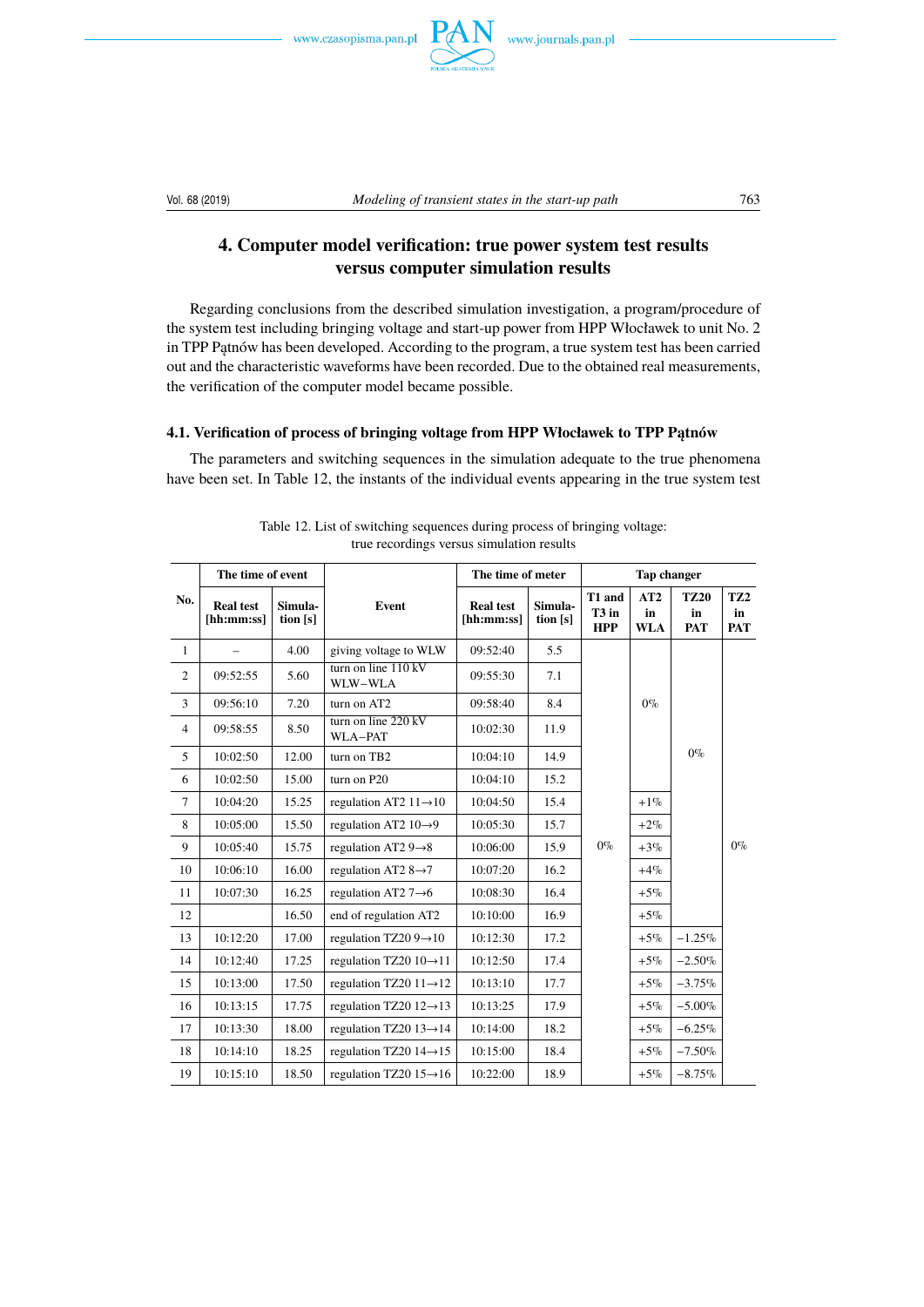

of bringing voltage versus those in the simulation are listed. Also, the instants at which the values have been read are presented.

The curves for true changes in voltage and reactive power during starting path development from HPP Włocławek to TPP Patnów [7] are shown. In the Fig. 6 corresponding curve recorded in the simulation tests is reported. To compare the results obtained in two ways, the numbers read at the same instants have been taken and listed in the same table, and the error curve has been calculated. In Fig. 7, an example of the plot comparing the voltage value across the hydro-electric set HG1 in HPP Włocławek during the starting path construction process is shown. The results of both types of voltage registration are listed and the relative error of the voltage level registration



Fig. 6. Changes in phase-to-phase voltage (RMS values) on the R-220 kV substation bus in Włocławek



Real test Simulation - Relative error of simulation

Fig. 7. Comparison of voltage on HG1 (RMS values): true recordings vs computer simulation results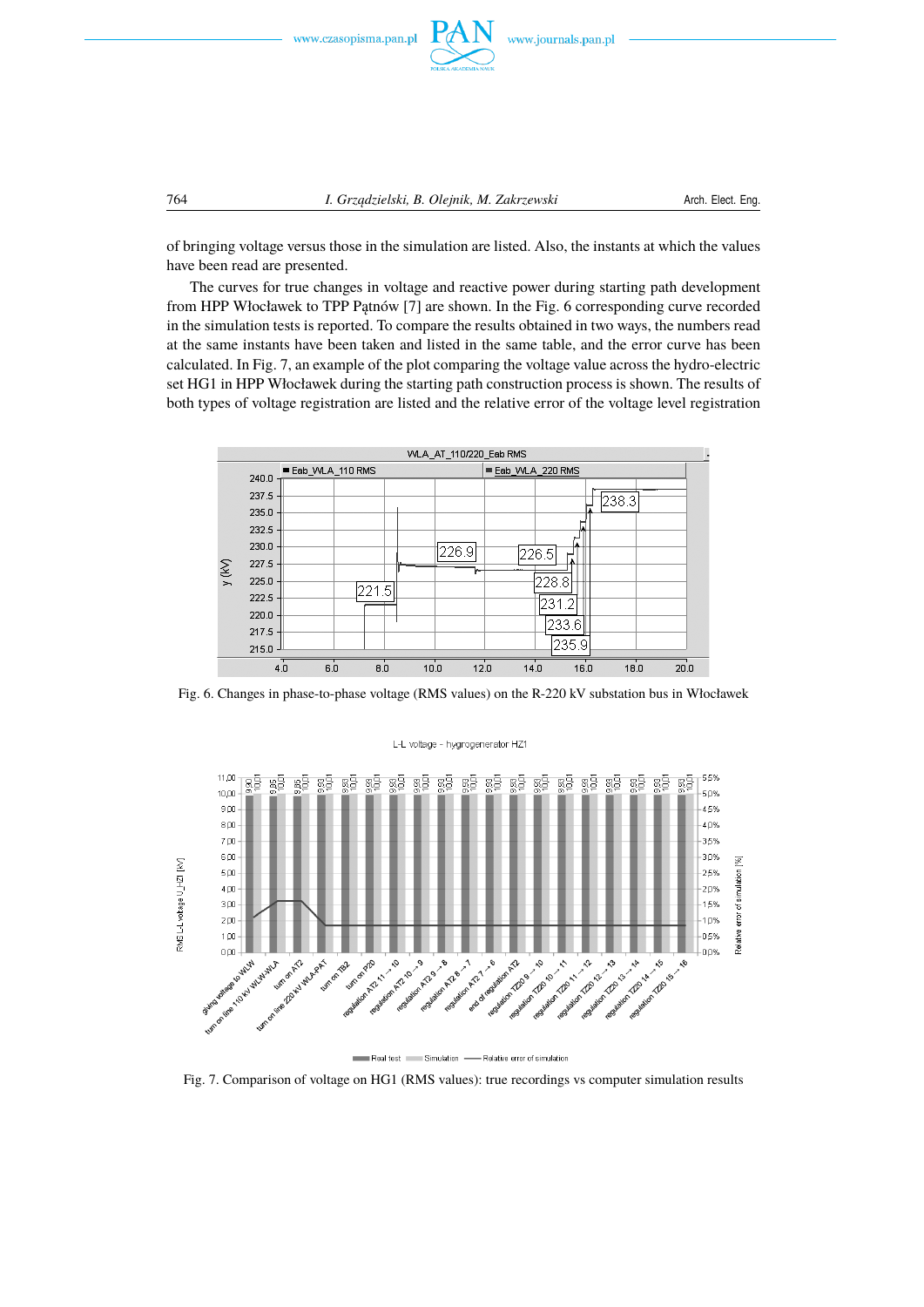www.czasopisma.pan.pl



is plotted. The simulation relative error is here from 0.5% to 1.5% referring to that recorded in the true system test. It means that the developed model of the starting path provides very good mapping of the true process of bringing voltage from HPP Włocławek to TPP Patnów.

Azoty (WLA2) substation during starting path development (switching sequences acc to Table 12); voltage regulation process using AT2 is shown, voltage values recorded in the simulation are introduced

#### **4.2. Verification of bringing the start-up power from HPP Włocławek to TPP Patnów**

In Table 13, the time instants when the individual events occur in the true system test of bringing start-up power are shown versus those from simulation; in addition, the time instants for which the numeric values have been read are shown.

In Fig. 8, the records of the voltage levels registered during the simulation tests of the start-up of the IOS and PW devices of greatest rated power are reported.



Fig. 8. Start-up of the IOS and PW devices of power unit No. 2 in TPP Patnów. Changes in voltages (RMS value) across substation obtained by simulation

In Fig. 9, the curves recorded during the system test are reported [6]. To simplify the comparison, the RMS voltage values for the substations R-6 kV P2B and P2A for special points of the bringing start-up power process are shown. In the paper, the example listing of voltages across the auxiliary services substation R-6 kV P2B in TPP Patnów has been chosen.

In Fig. 10, the plots comparing values of the considered voltage in the process of bringing the start-up power is presented. The results for both types of voltage registrations are listed and the relative error of the voltage level registration is found. The simulation error did not exceed here 1.75% in reference to the values registered during the system's true test.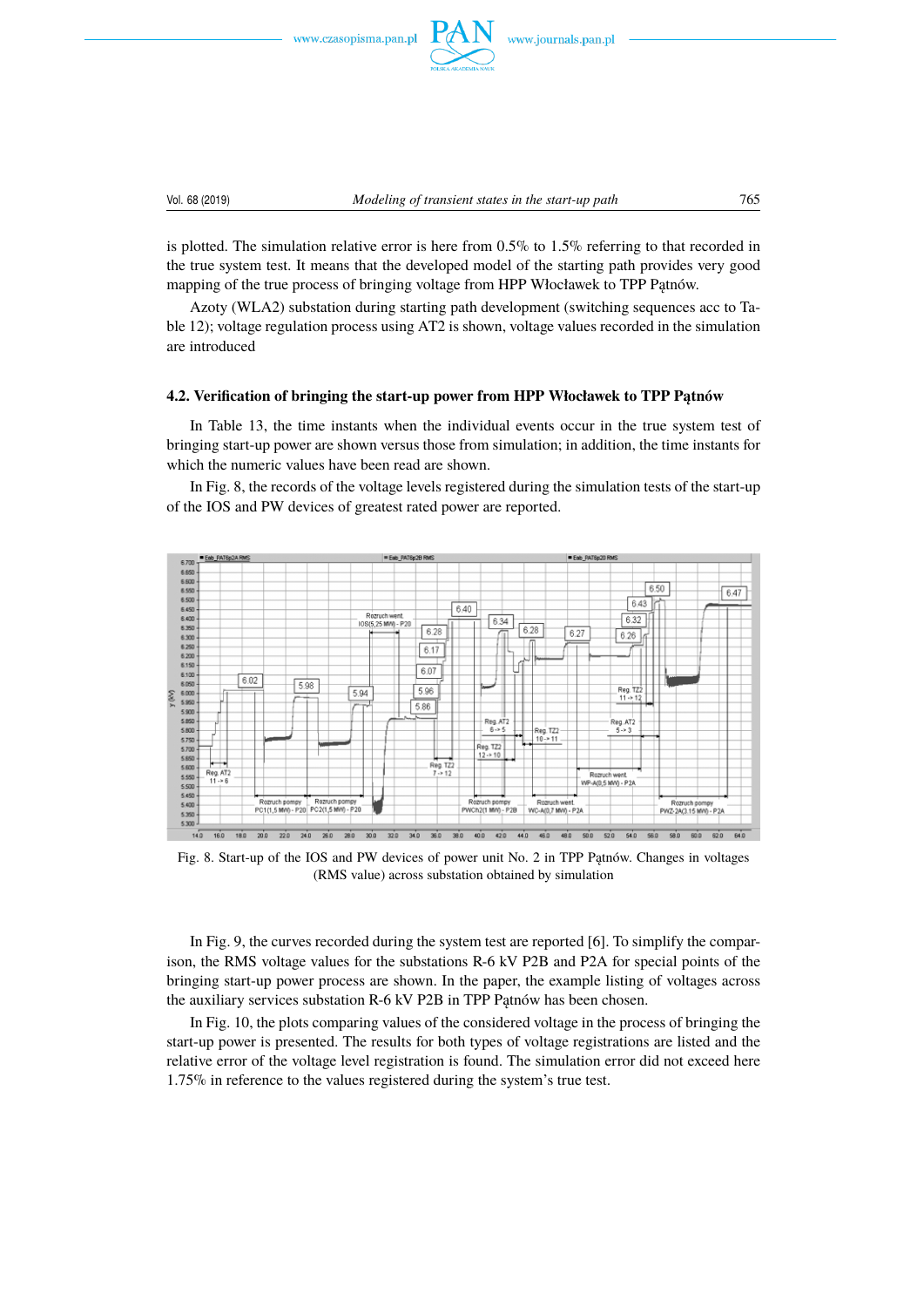



| No.          | The time of event              |                     |                                     | The time of meter              |                       | <b>Tap changer</b>            |                         |                                 |                                     |  |
|--------------|--------------------------------|---------------------|-------------------------------------|--------------------------------|-----------------------|-------------------------------|-------------------------|---------------------------------|-------------------------------------|--|
|              | <b>Real test</b><br>[hh:mm:ss] | Simula-<br>tion [s] | Event                               | <b>Real test</b><br>[hh:mm:ss] | Simula-<br>tion $[s]$ | T1 and<br>T3 in<br><b>HPP</b> | AT2<br>in<br><b>WLA</b> | <b>TZ20</b><br>in<br><b>PAT</b> | TZ <sub>2</sub><br>in<br><b>PAT</b> |  |
| $\mathbf{1}$ | 10:23:00                       | 20.00               | turn on pump PC1<br>(1.5 MW)        | 10:25:00                       | 24.9                  |                               |                         | $-8.75%$                        | $0\%$                               |  |
| 2            | 10:30:30                       | 25.00               | turn on pump PC2<br>(1.5 MW)        | 10:31:00                       | 29.4                  |                               |                         | $-8.75\%$                       | $0\%$                               |  |
| 3            | 10:31:20                       | 29.50               | regulation TZ20 16→17               | 10:33:00                       | 29.9                  |                               |                         | $-10.00\%$                      | $0\%$                               |  |
| 4            | 10:34:00                       | 30.00               | turn on fan FGD inst.<br>(5.25 MW)  | 10:36:00                       | 32.9                  |                               |                         | $-10.00\%$                      | $0\%$                               |  |
| 5            | 10:40:00                       | 33.00               | regulation TZ20 $17 \rightarrow 16$ | 10:40:20                       | 33.9                  |                               | $+5\%$                  | $-8.75%$                        | $0\%$                               |  |
| 6            | 10:40:30                       | 34.00               | regulation TZ20 $16 \rightarrow 15$ | 10:40:50                       | 34.9                  |                               |                         | $-7.50%$                        | $0\%$                               |  |
| 7            | 10:45:20                       | 35.00               | turn on P2A                         | 10:45:50                       | 35.9                  |                               |                         | $-7.50%$                        | $0\%$                               |  |
| 8            | 10:46:00                       | 36.00               | regulation TZ2 $7\rightarrow 8$     | 10:46:10                       | 36.2                  | $0\%$                         |                         | $-7.50%$                        | $-1.67%$                            |  |
| 9            | 10:46:20                       | 36.25               | regulation TZ2 $8\rightarrow 9$     | 10:46:30                       | 36.4                  |                               |                         | $-7.50%$                        | $-3.33\%$                           |  |
| 10           | 10:46:40                       | 36.50               | regulation TZ2 $9 \rightarrow 10$   | 10:46:50                       | 36.7                  |                               |                         | $-7.50%$                        | $-5.00\%$                           |  |
| 11           | 11:02:10                       | 36.75               | regulation TZ2 $10 \rightarrow 11$  | 11:01:50                       | 36.9                  |                               |                         | $-7.50%$                        | $-6.67\%$                           |  |
| 12           | 12:02:10                       | 36.75               | regulation TZ2 $11 \rightarrow 13$  | 11:03:00                       | 39.9                  |                               |                         | $-7.50%$                        | $-8.33\%$                           |  |
| 13           | 11:03:50                       | 37.00               | turn on PWCh-2<br>$(1$ MW $)$       | 11:05:00                       | 42.4                  |                               |                         | $-7.50%$                        | $-8.33\%$                           |  |
| 14           | 11:05:20                       | 42.50               | regulation TZ2 $12 \rightarrow 11$  | 11:05:40                       | 42.9                  |                               |                         | $-7.50%$                        | $-6.67\%$                           |  |
| 15           | 11:05:50                       | 43.00               | regulation TZ2 $11 \rightarrow 10$  | 11:05:55                       | 43.4                  |                               |                         | $-7.50%$                        | $-5.00\%$                           |  |
| 16           | 11:06:00                       | 43.50               | regulation AT2 $6 \rightarrow 5$    | 11:06:20                       | 43.9                  |                               | $+6%$                   | $-7.50%$                        | $-5.00\%$                           |  |
| 17           | 11:06:30                       | 44.00               | regulation TZ20 $15 \rightarrow 14$ | 11:09:00                       | 44.4                  |                               | $+6%$                   | $-6.25\%$                       | $-5.00\%$                           |  |
| 18           | 11:09:20                       | 44.50               | regulation TZ2 $10 \rightarrow 11$  | 11:11:00                       | 44.9                  |                               | $+6%$                   | $-6.25\%$                       | $-5.00\%$                           |  |
| 19           | 11:12:00                       | 45.00               | turn on WC_A<br>$(700 \text{ kW})$  | 11:13:00                       | 49.9                  |                               | $+6\%$                  | $-6.25\%$                       | $-6.67\%$                           |  |
| 20           | 11:13:15                       | 50.00               | turn on WP A<br>$(500 \text{ kW})$  | 11:16:00                       | 54.9                  |                               | $+6%$                   | $-6.25\%$                       | $-6.67\%$                           |  |
| 21           | 11:18:45                       | 55.00               | regulation AT2 5→4                  | 11:19:00                       | 55.4                  |                               | $+7%$                   | $-6.25\%$                       | $-6.67\%$                           |  |
| 22           | 11:19:10                       | 55.50               | regulation TZ2 $11 \rightarrow 12$  | 11:19:20                       | 55.9                  |                               | $+7%$                   | $-6.25\%$                       | $-8.33\%$                           |  |
| 23           | 11:19:30                       | 56.00               | regulation AT2 $4\rightarrow 3$     | 11:20:00                       | 56.4                  |                               | $+8%$                   | $-6.25\%$                       | $-833\%$                            |  |
| 24           | 11:20:05                       | 56.50               | regulation TZ20 $14 \rightarrow 13$ | 11:20:10                       | 56.9                  |                               | $+8%$                   | $-5.00\%$                       | $-833%$                             |  |
| 25           | 11:20:15                       | 57.00               | turn on PWZ_A<br>(31.5 MW)          | 11:21:00                       | 59.9                  |                               | $+8\%$                  | $-5.00\%$                       | $-8.33\%$                           |  |

## Table 13. List of switching sequences during process of bringing start-up power in the true system test and in simulation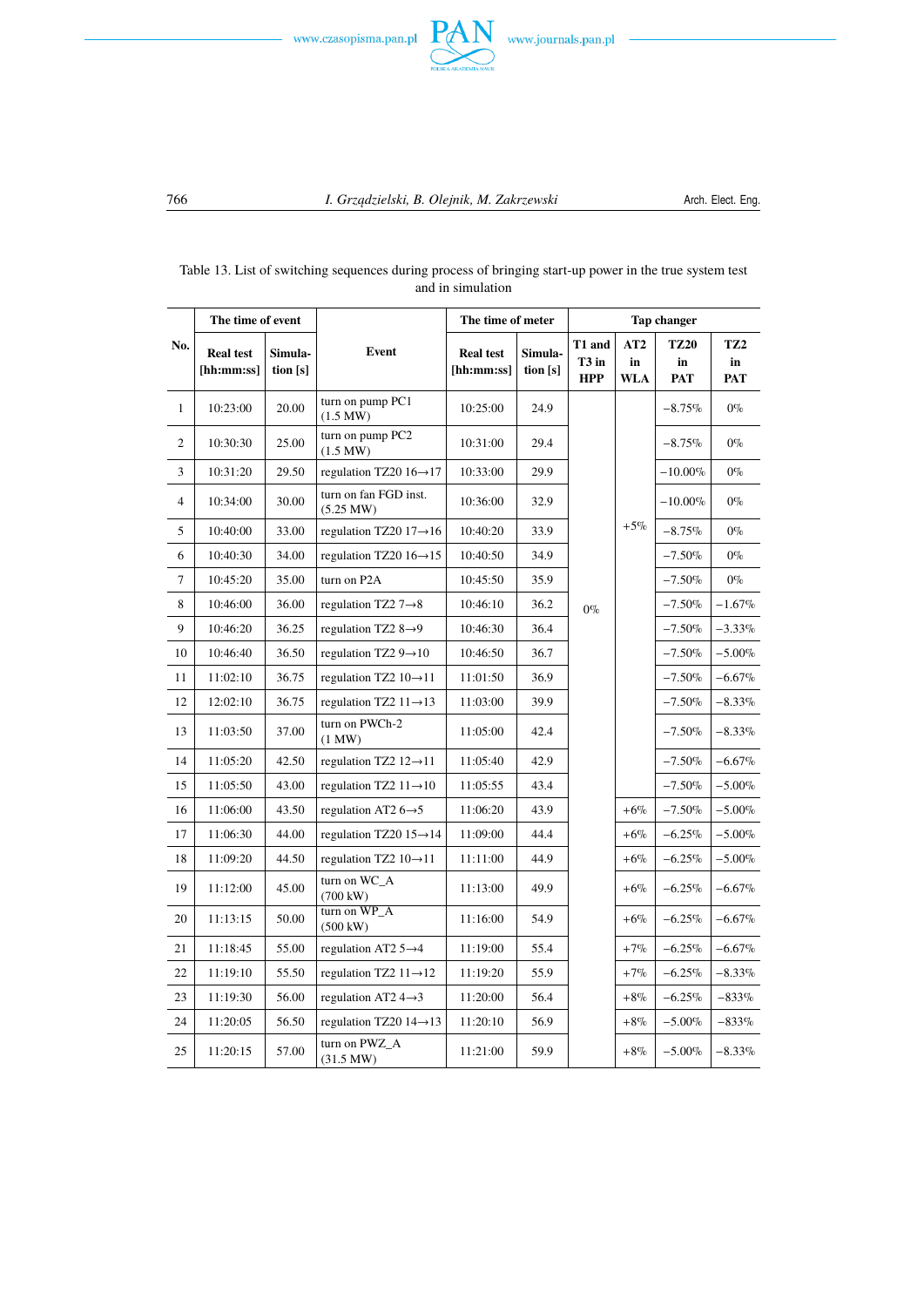

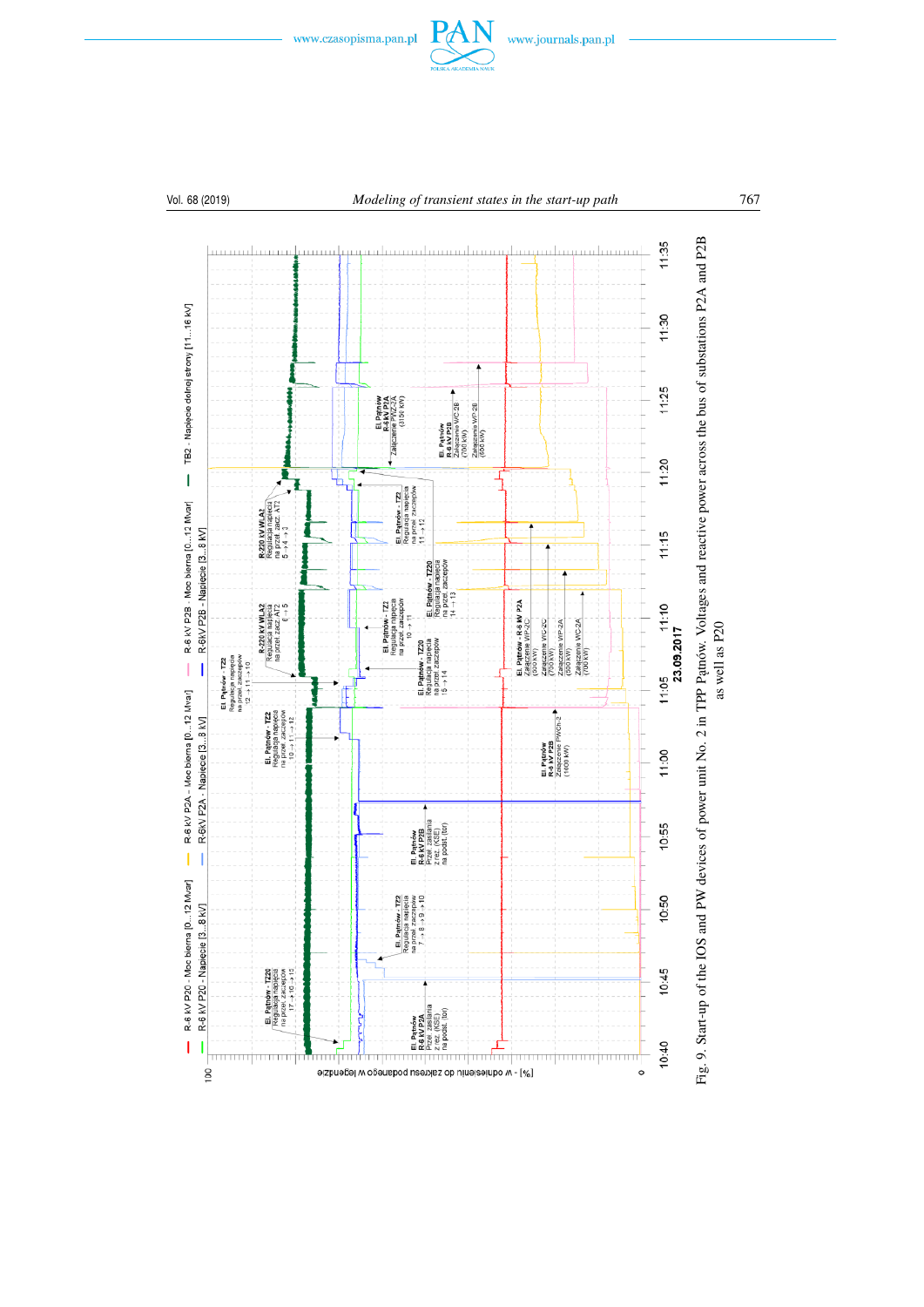



Real test Simulation - Relative error of simulation

Fig. 10. Comparison: voltage (RMS) across substation bus R-6 kV PW P2B in TPP Patnów obtained in true recording and computer simulation

## **5. Conclusions**

Referring to the simulation results, the system test of starting-up the power unit No. 2 in TPP Patnów from HPP Włocławek, including bringing voltage as well as starting-up the IOS and PW devices, is expected to run with no significant problems.

The analysis of the obtained recordings of changes in the voltage levels, active power and reactive power during both the true test and the simulation ones indicates that both ways give almost identical results.

The developed starting path model provides a very high approximation of the true process of bringing voltage from HPP Włocławek to TPP Patnów.

#### **References**

- [1] Commission Regulation (EU) 2017/2196 of 24 November 2017 establishing a network code on electricity emergency and restoration, Official Journal of the European Union, L312/54-L312/85 (2017).
- [2] *Instruction of the Transmission System Operation and Maintenance Conditions of network use, operation, maintenance and development* (in Polish), approved by the President of the Energy Regulatory Office on December 15, 2011, effective since December 1 (2017).
- [3] Manual Manitoba HVDC Research Centre, PSCAD v.4.2.1., Winnipeg, Manitoba, Canada (2017).
- [4] Kaczmarek M., Kurzyński A., Surlej M., Brzozowski M., DurlakW., Suszka Z., ZasadaW., Komarzyniec M., Pasiut G., *A system test of starting a heat block from the Włocławek Hydro Power Station in the P ˛atnów Power Plant*, Monografia (in Polish), Blackout a Krajowy System Elektroenergetyczny, Poznań (2018).